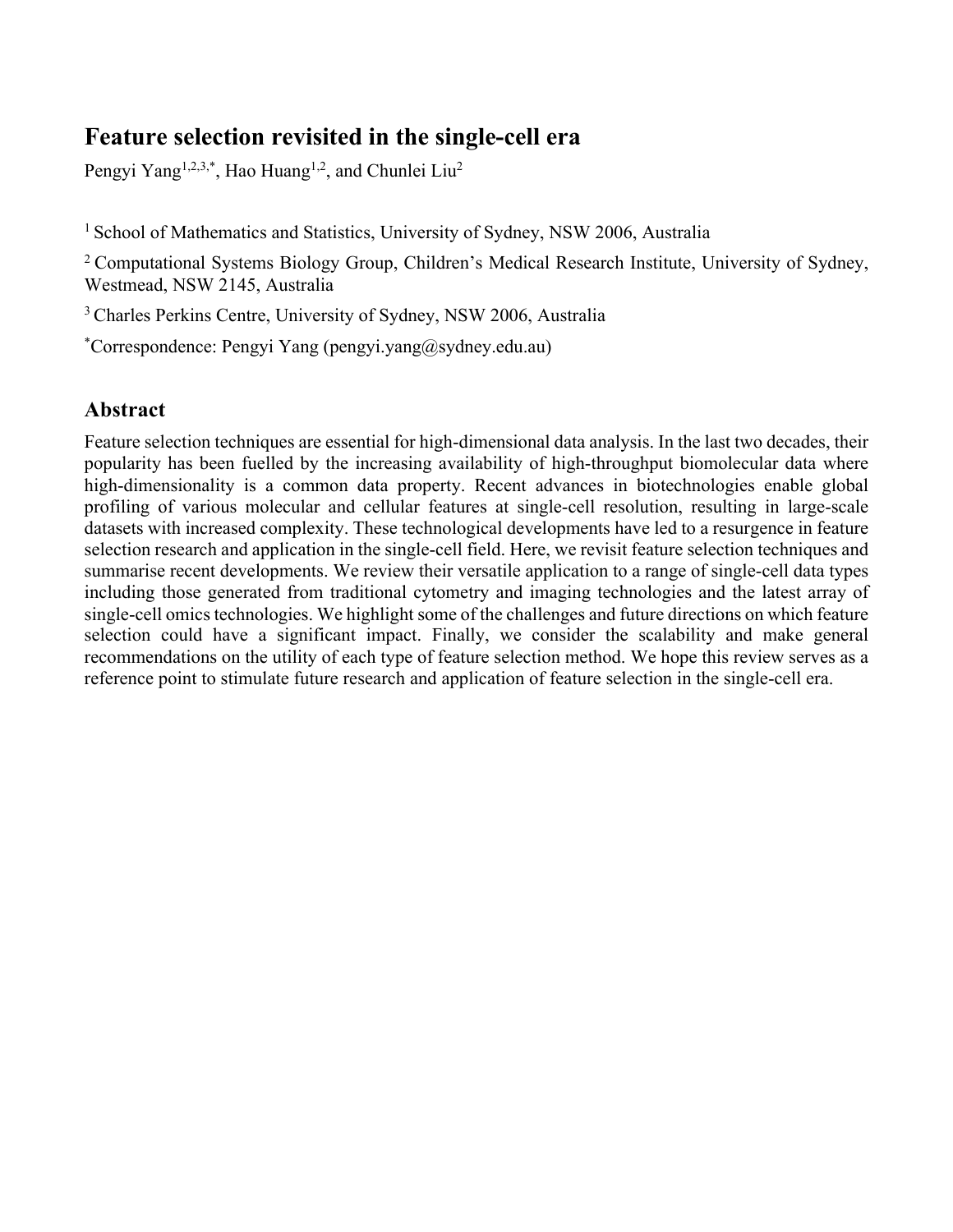## **Introduction**

High-throughput biotechnologies are at the centre of modern molecular biology, where typically a sheer number of biomolecules are measured in cells and tissues. While significantly higher coverage of molecules is achieved by high-throughput biotechnologies compared to traditional biochemical assays, the variation in sample quality, reagents and workflow introduce profound technical variation in the data. The high dimensionality, redundancy, and noise commonly found in these large-scale molecular datasets create significant challenges in their analysis and can lead to a reduction in model generalisability and reliability. Feature selection, a class of computational techniques for data analytics and machine learning, is at the forefront in dealing with these challenges and has been an essential driving force in a wide range of bioinformatics applications (1).

Until recently, the global molecular signatures generated from most high-throughput biotechnologies have been the average profiles of mixed populations of cells from tissues, organs, or patients, and feature selection techniques have been predominately applied to such 'bulk' data. However, recent development of technologies that enables the profiling of various molecules (e.g., DNA, RNA, protein) in individual cells at the omics scale has revolutionised our ability to study various molecular programs and cellular processes at the single-cell resolution (2). The accumulation of large-scale and highdimensional single-cell data has seen renewed interests in developing and need for applying feature selection techniques to such data given their increased scale and complexity compared to their bulk counterparts

To foster research in feature selection in the new era of single-cell sciences, we set out to revisit the feature selection literature, summarise its advancement in the last decade and recent development in the field of deep learning, and review its current applications in various single-cell data types. We then discuss some key challenges and opportunities that we hope would inspire future research and development on this fast-growing interdisciplinary field. Finally, we consider the scalability and applicability of each type of feature selection methods and make general recommendations to their usage.

## **Basics of feature selection techniques**

Feature selection refers to a class of computational methods where the aim is to select a subset of useful features from the original feature set in a dataset. When dealing with high-dimensional data, feature selection is an effective strategy to reduce the feature dimension and redundancy and can alleviate issues such as model overfitting in downstream analysis. Different from dimension reduction methods (e.g., principal component analysis) where features in a dataset are combined and/or transformed to derive a lower feature dimension, feature selection methods do not alter the original features in the dataset but only identify and select features that satisfy certain pre-defined criteria or optimise certain computational procedures (3). The application of feature selection in bioinformatics is widespread (1). Some of the most popular research directions include selecting genes that can discriminate complex diseases such as cancers from microarray data (4, 5), selecting protein markers that can be used for disease diagnosis and prognostic prediction from mass spectrometry-based proteomics data (6), identifying single nucleotide polymorphisms (SNPs) and their interactions that are associated with specific phenotypes or diseases in genome-wide association studies (GWAS) (7), selecting epigenetic features that mark cancer subtypes (8), and selecting DNA structural properties for predicting genomic regulatory elements (9). Traditionally, feature selection techniques fall into one of the three categories including filters, wrappers, and embedded methods (Fig. 1). In this section, we revisit the key properties and defining characteristics of the three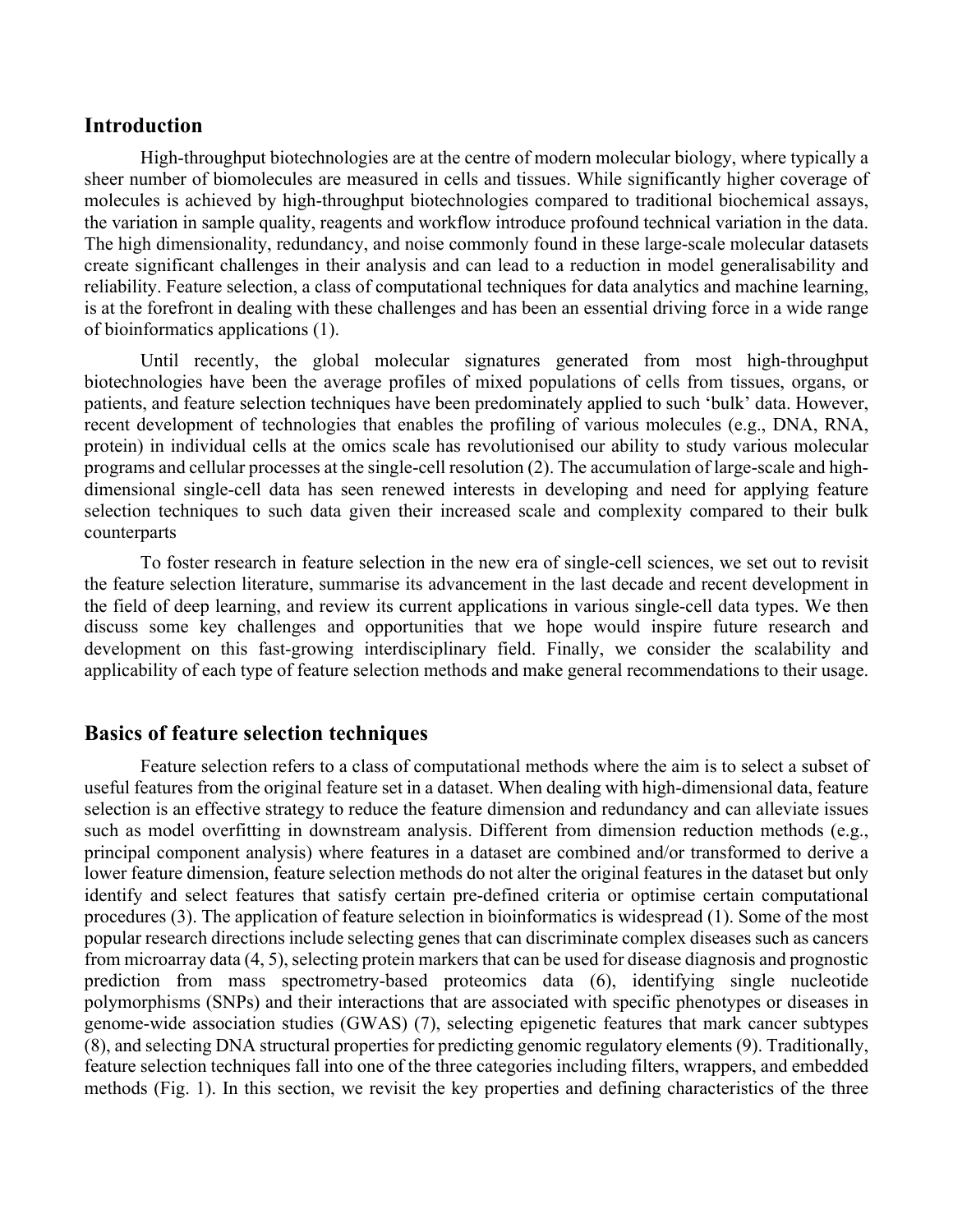categories of feature selection methods. Please refer to (10) for a comprehensive survey of feature selection methods.

Filter methods typically rank the features based on certain criteria that may facilitate other subsequent analyses (e.g., discriminating samples) and select those that pass a threshold judged by the filtering criteria (Fig. 1a). In bioinformatics applications, commonly used criteria are univariate methods such as *t*-statistics, on which most 'differential expression' (DE) methods for biological data analysis are built (11), and multivariate methods that takes into account relationships among features (12). The main advantages of filter methods lie in their simplicity, requiring less computational resources in general, and ease of applications in practice (13). However, filter methods typically select features independent from the induction algorithms (e.g., classification algorithms) that are applied for downstream analyses, and therefore, the selected features may not be optimal with respect to the induction algorithms in the subsequent applications.



**Figure 1**. Schematic illustrations of typical filter (**a**), wrapper (**b**), and embedded methods (**c**) in feature selection.

In comparison, wrappers utilise the performance of the induction algorithms to guide the feature selection process and therefore may lead to features that are more conducive to the induction algorithm used for optimisation in downstream analyses (14) (Fig. 1b). A key aspect of wrapper methods is the design of the feature optimisation algorithms that maximise the performance of the induction algorithms. Since the feature dimensions are typically very high in bioinformatics applications, exhaustive search is often impractical. To this end, various greedy algorithms, such as forward and backward selection (15), and nature-inspired algorithms, such as the genetic algorithm (GA) (16) and the particles swarm optimisation (PSO) (17), were employed to speed up the optimisation and feature selection processes. Nevertheless, since the induction algorithms are included to iteratively evaluate feature subsets, wrappers are typically computationally intensive compared to filter methods.

While filters and wrappers separate feature selection from downstream analysis, embedded methods typically perform feature selection as part of the induction algorithm itself (18) (Fig. 1c). Akin to wrappers, embedded methods optimise selected features with respect to an induction model and therefore may lead to more suited features for the induction algorithm in subsequent tasks such as sample classification. Since the embedded methods perform feature selection and induction simultaneously, it is also generally more computationally efficient than wrapper methods albeit less so when compared to filter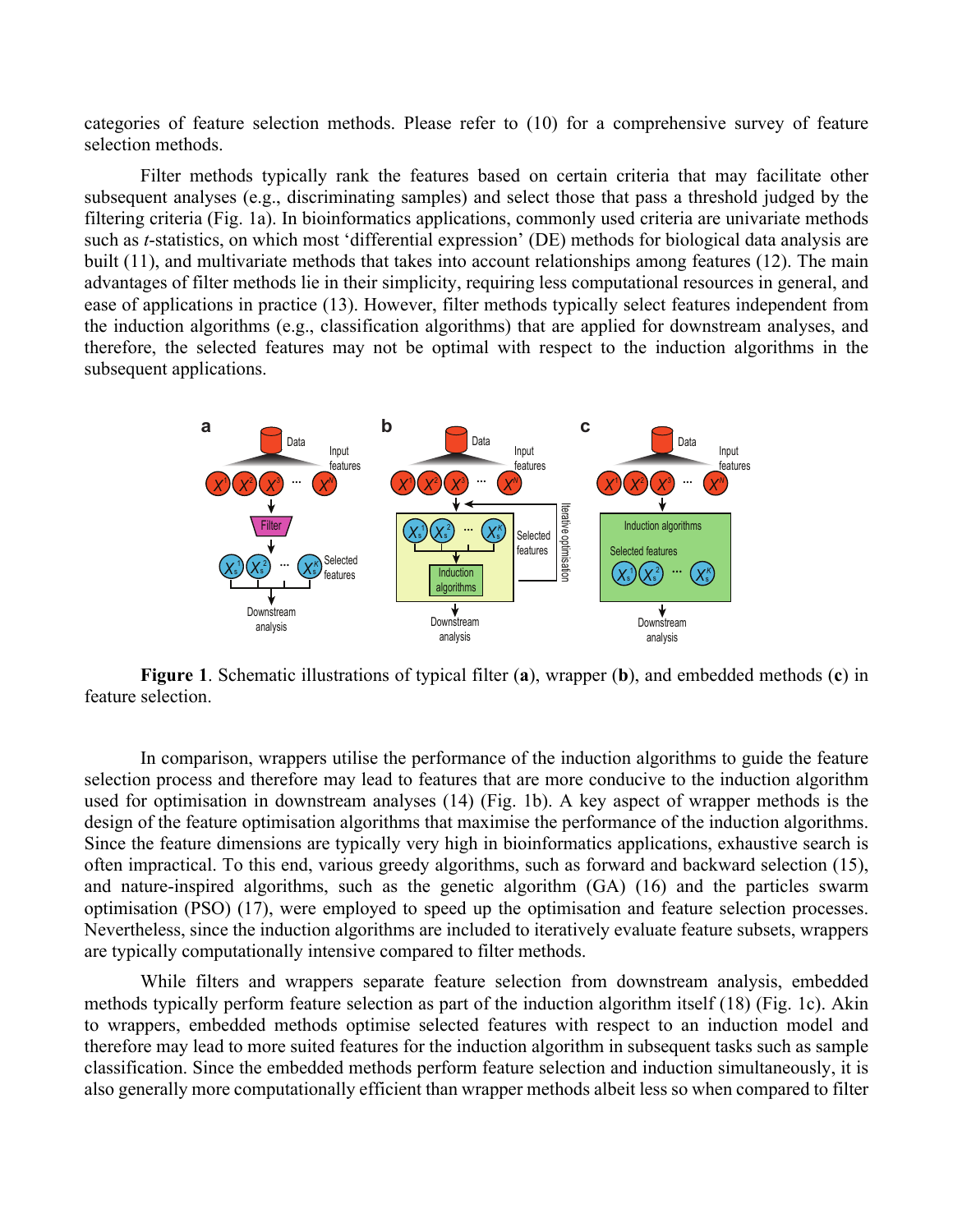methods (19). Nevertheless, as feature selection is part of the induction algorithm in embedded methods, they are often specific to the algorithmic design and less generic compared to filters and wrappers. Popular choices of embedded methods in bioinformatics applications include tree-based methods (20, 21) and shrinkage-based methods such as LASSO (22).

### **Advance of feature selection in the past decade**

Besides the astonishing increase in the number of feature selection techniques in the last decade, we have also seen a few notable trends in their development. Here we summarise three aspects that have shown proliferating research in various fields and applications, including bioinformatics.

First, a variety of approaches have been proposed for ensemble feature selection, including those for filters (23, 24), wrappers (25), and embedded methods such as tree-based ensembles (26). Ensemble learning is a well-established approach where instead of building a single model, multiple 'base' models are combined to perform tasks (27). Supervised ensemble classification models are popular among bioinformatics applications (28) and have recently seen their increasing integration with deep learning models (29). Similar to their counterpart in supervised learning, ensemble feature selection methods, typically, relies on either perturbation to the dataset or hyperparameters of the feature selection algorithms for creating 'base selectors' from which the ensemble could be derived (30). Examples include using different subsets of samples for creating multiple filters or using different learning parameters in an induction algorithm of a wrapper method. Key attributes of ensemble feature selection methods are that they generally achieve better generalisability in sample classification (31) and higher reproducibility in feature selection (32, 33). Although these improvements in performance typically come with a cost on computational efficiency, ensemble feature selection methods are increasingly popular given the increasing computational capacity in the last decade and the parallelisation in some of their implementations (34-36).

Second, various hybrid methods have been proposed to combine filters, wrappers, and embedded methods (37). While these methods closely resemble ensemble approaches, they do not rely on data or model perturbations but instead using heterogeneous feature selection algorithms for creating a consensus (38). Typically, these include combining different filter algorithms or different types of feature selection algorithms (e.g., stepwise combination of filter and wrapper). Generally, hybrid methods are motivated by the aim of taking advantage of the strengths of individual methods while alleviating or avoiding their weaknesses (39). For example, in bioinformatics applications, several methods combine filters with wrappers in that filters are first applied to reduce the number of features from high dimension to a moderate number so that wrappers can be employed more efficiently for generating the final set of features (40, 41). As another example, genes selected by various feature selection methods are used for training a set of support vector machines (SVMs) for achieving better classification accuracy using microarray data (42). While many hybrid feature selection algorithms are intuitive and numerous studies have reported favourable results compared to their individual components, a fundamental issue of these methods is their ad-hoc nature, complicating the formal analysis of their underlying properties, such as theoretical algorithmic complexity and scalability.

Third, a recent evolution in feature selection has been its development and implementation using deep learning models. These include models based on perturbation (43, 44), such as randomly excluding features to test their impact on the neural network output, and gradient propagation, where the gradient from the trained neural network is backpropagated to determine the importance of the input feature (45, 46). These deep learning feature selection models share a common concept of "saliency" which was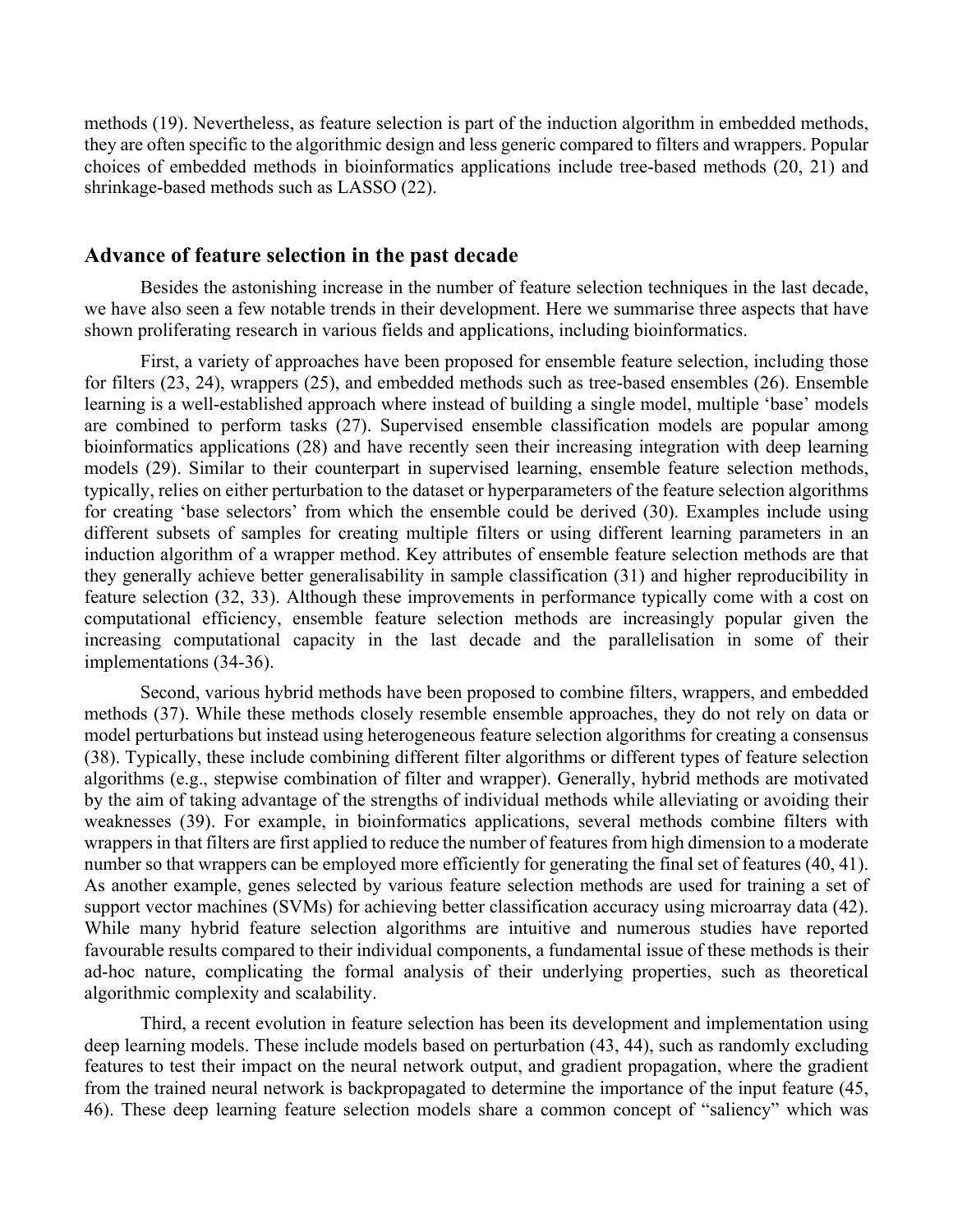initially designed for interpreting black-box deep neural networks by highlighting input features that are relevant for the prediction of the model (47). Some examples in bioinformatics applications include a deep feature selection model that uses a neural network with a weighted layer to select key input features for the identification and understanding regulatory events (48); and a generative adversarial network approach for identifying genes that are associated with major depressive disorders using gradient-based methods (49). While feature selection methods that are based on deep learning generally require significant more computational resources (e.g., memory) and may be slower than traditional methods (especially when compared to filter methods), their capabilities for identifying complex relationships (e.g., non-linearity, interaction) among features have attracted tremendous attention in recent years.

## **Feature selection in the single-cell era**

Until recently, the global molecular signatures generated from most biotechnologies are the average profiles from mixed populations of cells, masking the heterogeneity of cell and tissue types, a foundational characteristic of multicellular organisms (50). Breakthroughs in global profiling techniques at the single-cell resolution, such as single-cell RNA-sequencing (scRNA-seq), single-cell Assay for Transposase Accessible Chromatin using sequencing (scATAC-seq) (51) and cellular indexing of transcriptomes and epitopes by sequencing (CITE-seq) (52), have reshaped many of our long-held views on multicellular biological systems. These advances of single-cell technologies create unprecedented opportunities for studying complex biological systems at resolutions that were previously unattainable and have led to renewed interests in feature selection for analysing such data. Below we review some of the latest developments and applications of feature selection across various domains in the single-cell field. Table 1 summarises the methods and their applications with additional details included in Table S1.

|          | Category      | Methods         | Transcriptomics | Epigenomics | Surface proteins | Imaging   | Multimodal |
|----------|---------------|-----------------|-----------------|-------------|------------------|-----------|------------|
| Classic  | Filter        | Univariate      | $(53 - 60)$     | $(61-64)$   |                  | (65, 122) |            |
|          |               | Multivariate    | (66, 67)        |             |                  |           |            |
|          | Wrapper       | Greedy          | (68)            |             | (69, 70)         |           |            |
|          |               | Nature-inspired | (71, 72)        |             | (73)             |           |            |
|          |               | Others          | (74, 75)        |             |                  | (76)      |            |
|          | Embedded      | Tree-based      | (77)            | (81)        | (82)             | (83, 84)  |            |
|          |               | Shrinkage       | (78, 79)        | (62, 81)    | (85)             |           | (86)       |
|          |               | Others          | (80)            |             |                  | (83)      |            |
| Advanced | Ensemble      |                 | (87)            |             |                  |           |            |
|          | Hybrid        |                 | $(88 - 91)$     | (90)        |                  |           |            |
|          | Deep learning |                 | (49, 92)        |             |                  | (93)      |            |

**Table 1.** Categorisation of feature selection methods applied to the single-cell field.

#### **Feature selection in single-cell transcriptomics**

By far, the most widely applied single-cell omics technologies are single-cell transcriptomics (94) made popular by an array of scRNA-seq protocols (95). Given the availability of huge amount of scRNAseq data and the large number of genes profiled in these datasets, a similar characteristic of their bulk counterparts, most of recent feature selection applications in single-cell transcriptomics have been concentrated on gene selection from scRNA-seq data for various upstream pre-processing and downstream data analyses.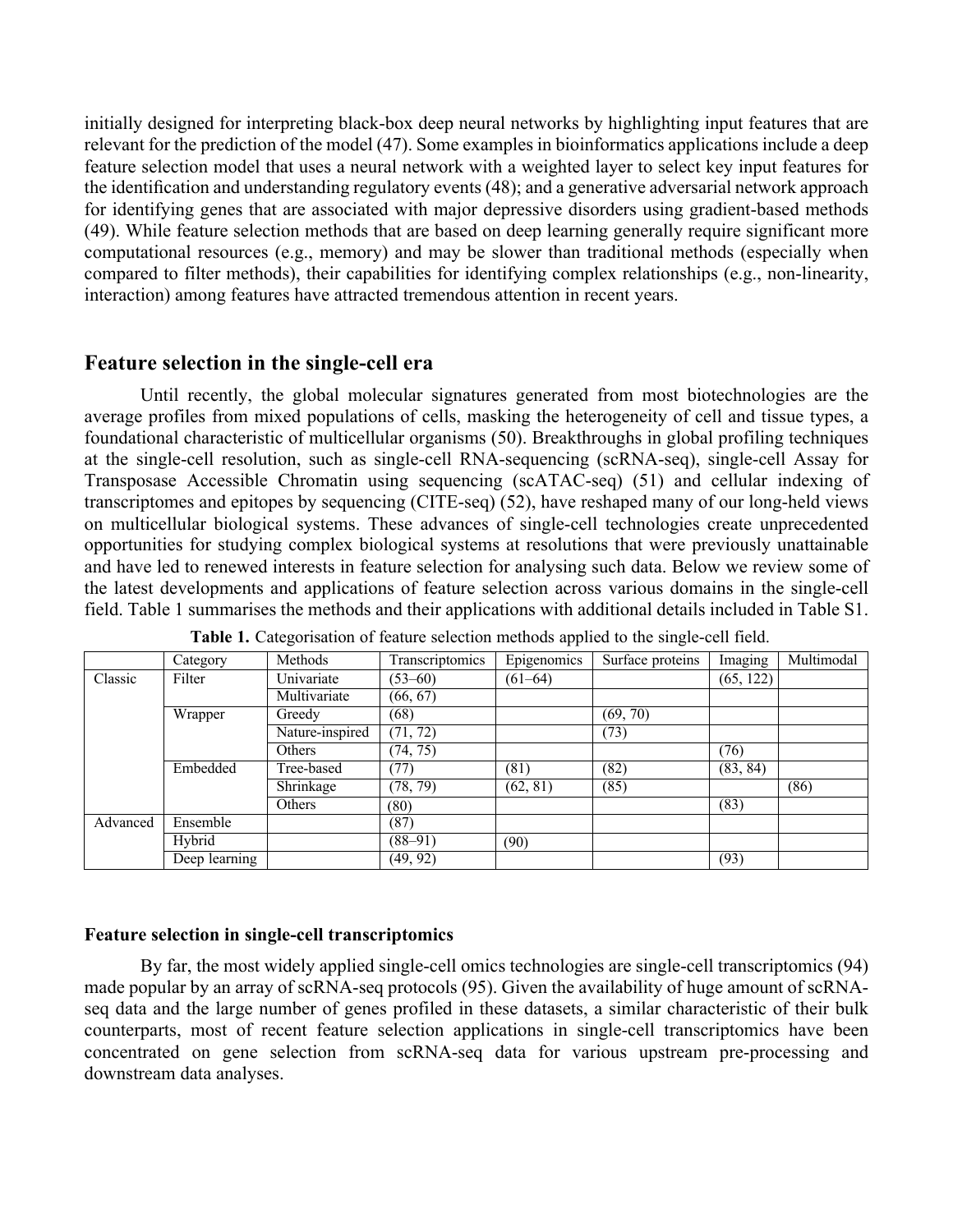Among these, some of the most popular methods are univariate filters designed for identifying differential distributed genes, including *t*-statistics or ANOVA based DE methods (53, 54) and other statistical approaches such as differential variability (DV) (55) and differential proportion (DP) (56). While differential distribution-based methods can often identify genes that are highly discriminative for downstream analysis, they require labels such as cell types to be pre-defined, limiting their applicability when such information is not available. A less restrictive and widely used alternative approach is to filter for highly variable genes (HVGs), which is implemented in various methods including the popular Seurat package (57). Other methods that do not require label information include SCMarker which relies on testing the number of modalities of each gene through its expression profile (58), M3Drop which models the relationship between mean expression and dropout rate (59), and OGFSC, a variant of HVGs, based on modelling coefficient of variance of genes across cells (60). Many scRNA-seq clustering algorithms also implement HVGs and its variants for gene filtering to improve clustering of cells (96). Besides the above univariate filters, recent research has also explored multivariate approaches. Examples include COMET which relies on a modified hypergeometric test for filtering gene pairs (66), and a multinomial method for gene filtering using the deviance statistic (67).

While filters are the most common options for pre-processing and feature selection from singlecell transcriptomics data, the application of wrapper methods are gaining much attention with a range of approaches built and extend on classic methods with the primary goal of facilitating downstream analyses such as cell type classification. Some examples include the application of classic methods such as greedybased optimisation of entropy (68), nature-inspired optimisation such as using GA (71, 72), and their hybrid with filters (88-90) or embedded methods (91). More advanced methods include active learning based feature selection using SVM as wrapper (74), and optimisation based on data projection (75). The impact of optimal feature selection using wrapper methods on improving cell type classification is well demonstrated through these studies.

Due to the simplicity in their application, the popularity of embedded methods is growing quickly in the last few years especially in studies that treat feature selection as a key goal in their analyses. These include discovery of the minimum marker gene combinations using tree-based models (77), discriminative learning of DE genes using logistic regression models (78), regulatory gene signature identification using LASSO (79), and marker gene selection based on compressed sensing optimisation (80).

Lastly, several studies have compared the effect of various feature selection methods on clustering of cell types (96) and investigated factors that affect feature selection in cell lineage analysis (97). Together, these studies demonstrate the utility and flexibility of feature selection techniques in a wide range of tasks in single-cell transcriptomic data analyses.

#### **Feature selection in single-cell epigenomics**

Besides single-cell transcriptomic profiling, another fast-maturing single-cell omics technology is single-cell epigenomics profiling using scATAC-seq (51). In particular, scATAC-seq measures genomewide chromatin accessibility and therefore can provide clue regarding the activity of epigenomic regulatory elements and their transcription factor binding motifs in single cells. Such data can offer additional information that are not accessible to scRNA-seq technologies, and hence can complement and significantly enrich scRNA-seq data for characterising cell identity and gene regulatory networks (GRNs) in single cells (98). Although most application of feature selection have been on investigating single-cell transcriptomes, recent studies have broadened the view to single-cell epigenomics primarily through their application in scATAC-seq data analysis. These analyses enable us to expand the gene expression analysis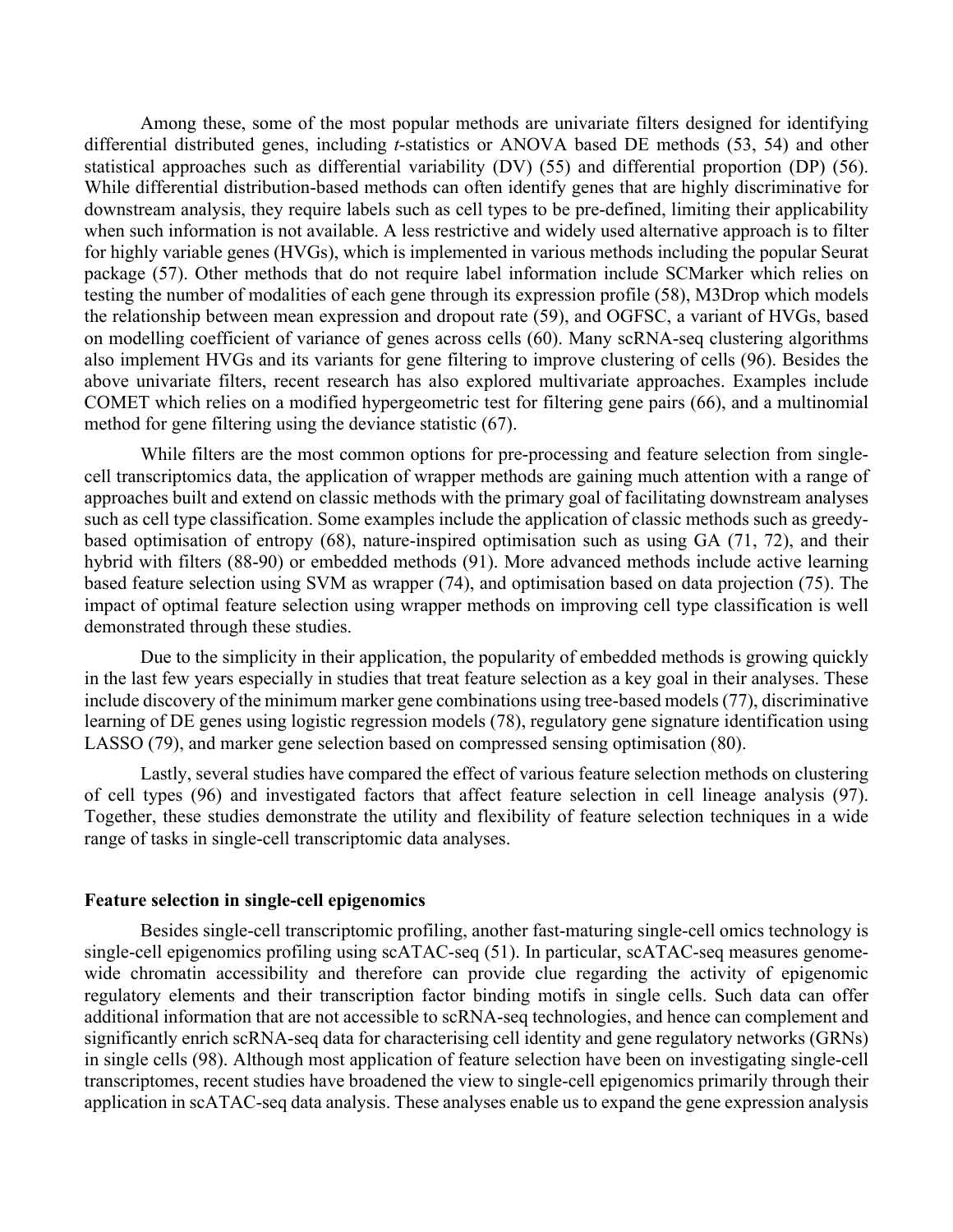to also include regulatory elements such as enhancers and silencers in understanding molecular and cellular processes.

Feature selection methods could be directly applied to scATAC-seq data for identifying differential accessible chromatin regions or one can summarise scATAC-seq data to the gene level using tools such as those reviewed in (99) and then feature selection be performed for selecting 'differentially accessible genes' (DAGs) using such summarised data. For instance, Scasat, a tool for classifying cells using scATAC-seq data, implements both information gain and Fisher exact test for filtering and selecting differential accessible chromatin regions (61). Similarly, scATAC-pro, a pipeline for scATAC-seq analysis at the chromatin level, employs Wilcoxon test as the default for filtering differential accessible chromatin regions, while also implements embedded methods such as logistic regression and negative binomial regression based models as alternative options (62). Another example is SnapATAC (63) which performs differential accessible chromatin analysis using the DE method implemented in edgeR (100). In contrast, Kawaguchi et al. (81) summarised scATAC-seq data to the gene level using SCANPY (101) and performed embedded feature selection using either logistic LASSO or random forests to identify DAGs (81). Muto et al. (64) performed filter-based differential analysis on both chromatin and gene levels based on Cicero estimated gene activity scores (102). Finally, DUBStepR (90), a hybrid approach that combines a correlation-based filter and a regression-based wrapper for gene selection from scRNA-seq data, can also be applied to scATAC-seq data. Collectively, these methods and tools demonstrate the utility and impact of feature selection on scATAC data for cell type identification, motif analysis, regulatory element and gene interaction detection among other applications.

#### **Feature selection for single-cell surface proteins**

Owing to the recent advancement in flow cytometry and related technologies such as mass cytometry (103, 104), and single-cell multimodal sequencing technologies such as CITE-seq (52), surface proteins of the cells have now also become increasingly accessible at the single-cell resolution.

A key application of feature selection methods to flow and mass cytometry data has been for finding optimal protein markers for cell gating (105). A representative example is GateFinder which implements a random forest-based feature selection procedure for optimising stepwise gating strategies on each given dataset (69). Besides automated gating, several studies have also explored the use of feature selection for improving model performance on sample classification. For example, in their study, Hassan et al. (85) demonstrated the utility of shrinkage-based embedded models for classifying cancer samples. Another application of feature selection techniques was recently demonstrated by Tanhaemami et al. (73) for discovering signatures from label-free single cells. In particular, the authors employed a GA for feature selection and verified its utility on predicting lipid contents in algal cells under different conditions. Together, these studies illustrate the wide applicability of feature selection methods in a wide range of challenges in flow and mass cytometry data analysis.

Recent advancement in single-cell multimodal sequencing technologies such as CITE-seq and other related techniques such as RNA expression and protein sequencing (REAP-seq) (106) has enabled the profiling of both surface proteins and gene expressions at the single-cell level. While still at its infancy, feature selection techniques have already found their use in such data. One example is the application of random forest-based approach for selecting marker proteins that can distinguish closely related cell types profiled using CITE-seq from PBMCs isolated from the blood of healthy human donors (82). Another example is the use of a greedy forward feature selection wrapper that maximises a logistic regression model for identifying surface protein markers for each cell type from a given CITE-seq dataset (70).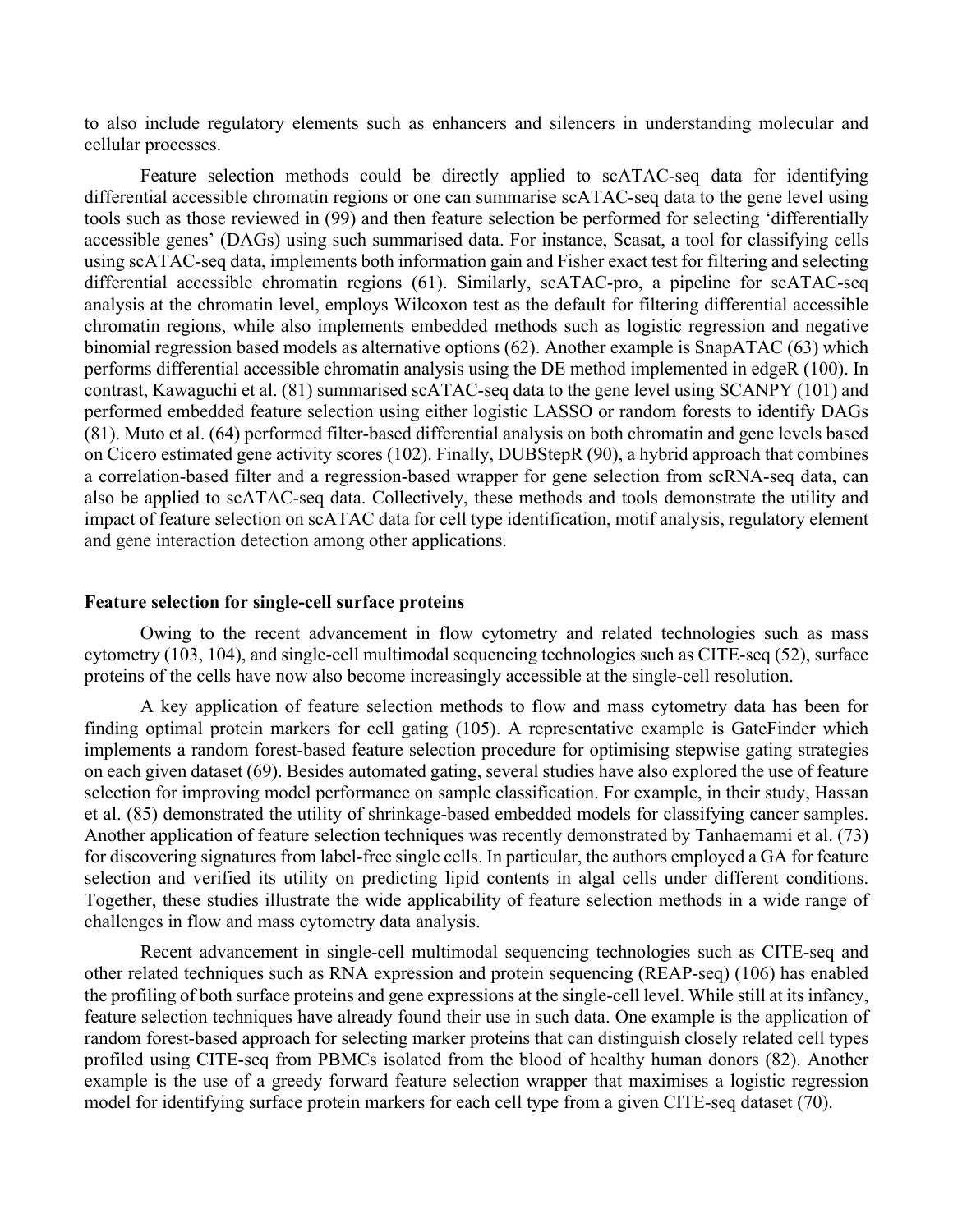#### **Feature selection in single-cell imaging data**

Other widely accessible data at the single-cell resolution are imaging related data types such as these generated by image cytometry (107) and various single-cell imaging techniques (108). Although, the application of feature selection methods in this domain are very diverse, the following examples provide a snapshot of different types of feature selection techniques used for single-cell imaging data analysis.

To classifying cell states using imaging flow cytometry data, Pischel et al. (65) employed a set of filters, including mutual information maximisation, maximum relevance minimum redundancy, and Fisher score, for feature selection and demonstrated their utility on apoptosis detection. To predict cell cycle phases, Hennig et al. (83) implemented two embedded feature selection techniques, gradient boosting and random forest, for selecting most predictive features from image cytometry data. These implementations are included in the CellProfiler, an open-source software for imaging flow cytometry data analysis. To improve data interpretability of single-cell imaging data, Peralta and Saeys (76) proposed a clustering based method for selecting representative features from each cluster and thus significantly reduces data dimensionality. To classify cell phenotypes, Doan et al. (93) implemented supervised and weakly supervised deep learning models in a framework called Deepometry for feature selection from imaging cytometry data. To classify cells according to their response to insulin stimulation, Norris et al. (84) used a random forest approach for ranking the informativeness of various temporal features extracted from time-course live cell imaging data. Finally, to select spatially variable genes from imaging data generated by multiplexed single-molecule fluorescence in situ hybridization (smFISH), Svensson et al. (122) introduced a model based on Gaussian process regression that decomposes expression and spatial information for gene selection.

#### **Upcoming domains and future opportunities**

The works reviewed above covers some of the most popular single-cell data types. Nevertheless, the technological advances in the single-cell field are extending our capability at a breakneck speed, enabling many other data modalities (109) as well as the spatial locations (110) of individual cells to be captured in high-throughput. For instance, recent development in single-cell DNA-sequencing provides opportunity to analyse SNPs and copy-number variations (CNVs) in individual cells from cancer and normal tissues (111, 112); and single-cell proteomics seems now on the horizon (113, 114), holding great promises to further transform the single-cell field. Given the high feature-dimensionality of such data (e.g., numbers of SNPs, proteins, and spatial locations), we anticipate feature selection techniques to be readily adopted for these single-cell data types when they become more available.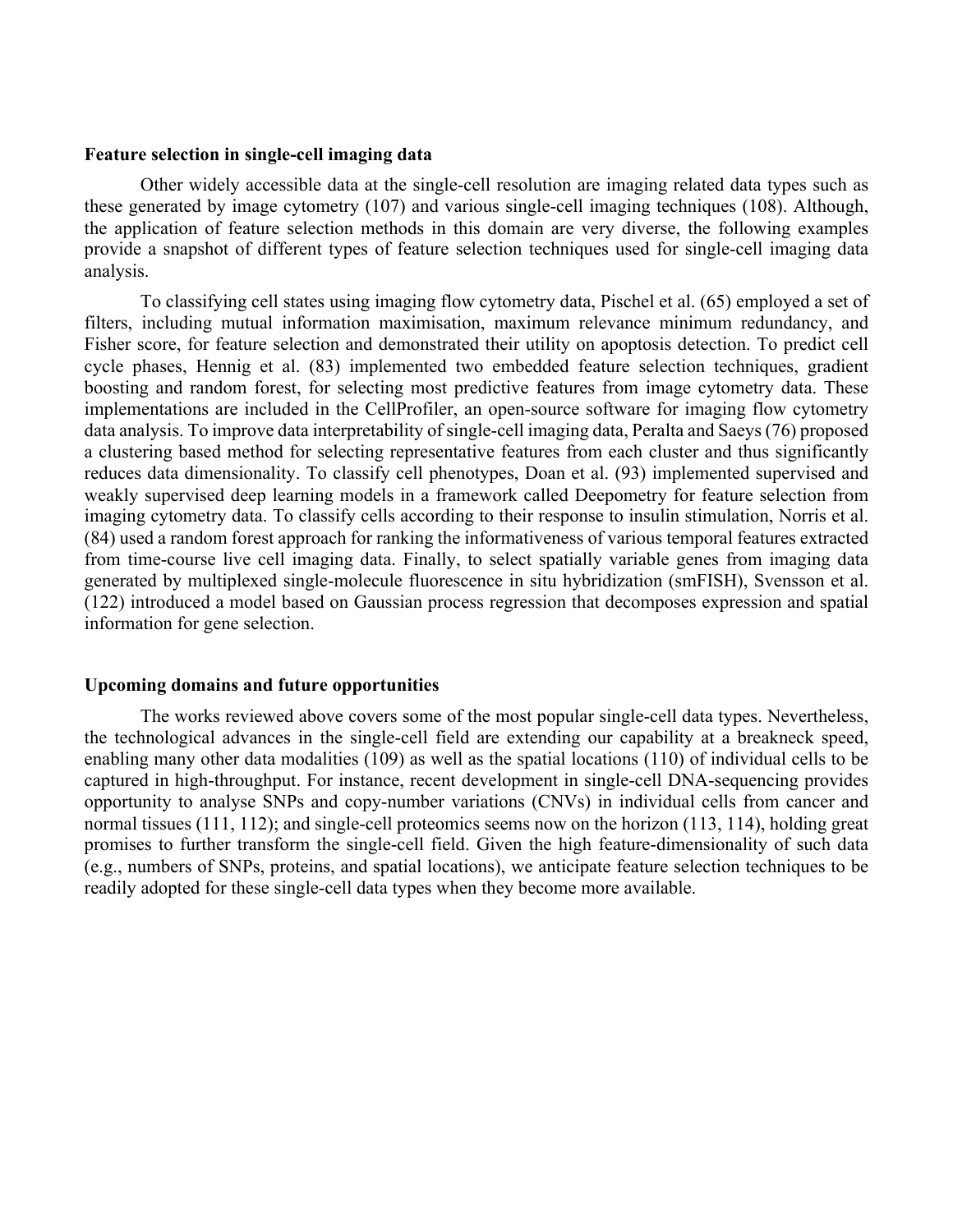

**Figure 2**. A schematic summary of some recent multimodal single-cell omics technologies.

Another fast-growing capability in single-cell field is increasingly towards multimodality. CITEseq and REAP-seq are examples where both the gene expression and the surface proteins are measured in each individual cell. Nevertheless, many more recent techniques now also enable other combinations of modalities to be profiled at the single-cell level (Fig. 2). Some examples include ASAP-seq for profiling gene expression, chromatin accessibility, and protein levels (115); scMT-seq for profiling gene expression and DNA methylation (116) and its extension, scNMT-seq, for gene expression, chromatin accessibility, and DNA methylation (117); SHARE-seq and SNARE-seq for gene expression and chromatin accessibility (118, 119); scTrio-seq for CNVs, DNA methylation, and gene expression (120); and G&Tseq for genomic DNA and gene expression (121). Given the complexity in data structure in these singlecell multimodal data, feature selection methods that can facilitate integrative analysis of multiple data modalities is in great need. While some preliminary works have emerged recently (86), research on integrative feature selection is still at its infancy and requires significant innovation in their design and implementation.

On the design of feature selection techniques in the single-cell field, most current studies directly use one of the three main types of methods (i.e., filters, wrappers and embedded methods). While we found a small number of them employed hybrid approaches (e.g., [90, 91]), most are relatively straightforward combinations (such as stepwise application of filter and then wrapper methods) as have been used previously for bulk data analyses. The application of ensemble and deep learning based feature selection methods is even sparser in the field. One ensemble feature selection method is EDGE which uses a set of weak learners to vote for important genes from scRNA-seq data (87), and the current literature on deep learning based feature selection in single cells are a study for identifying regulatory modules from scRNA-seq data through autoencoder deconvolution (92); and another for identifying disease associated gene from scRNA-seq data using gradient-based methods (49). Owing to the non-linear nature of the deep learning models, feature selection methods that are based on deep learning are well-suited to learn complex non-linear relationships among features. Given the widespread non-linearity relationships, such as genegene and protein-protein interactions, and interactions among genomic regulatory elements and their target genes in biological systems, and hence the data derived from them, we anticipate more research to be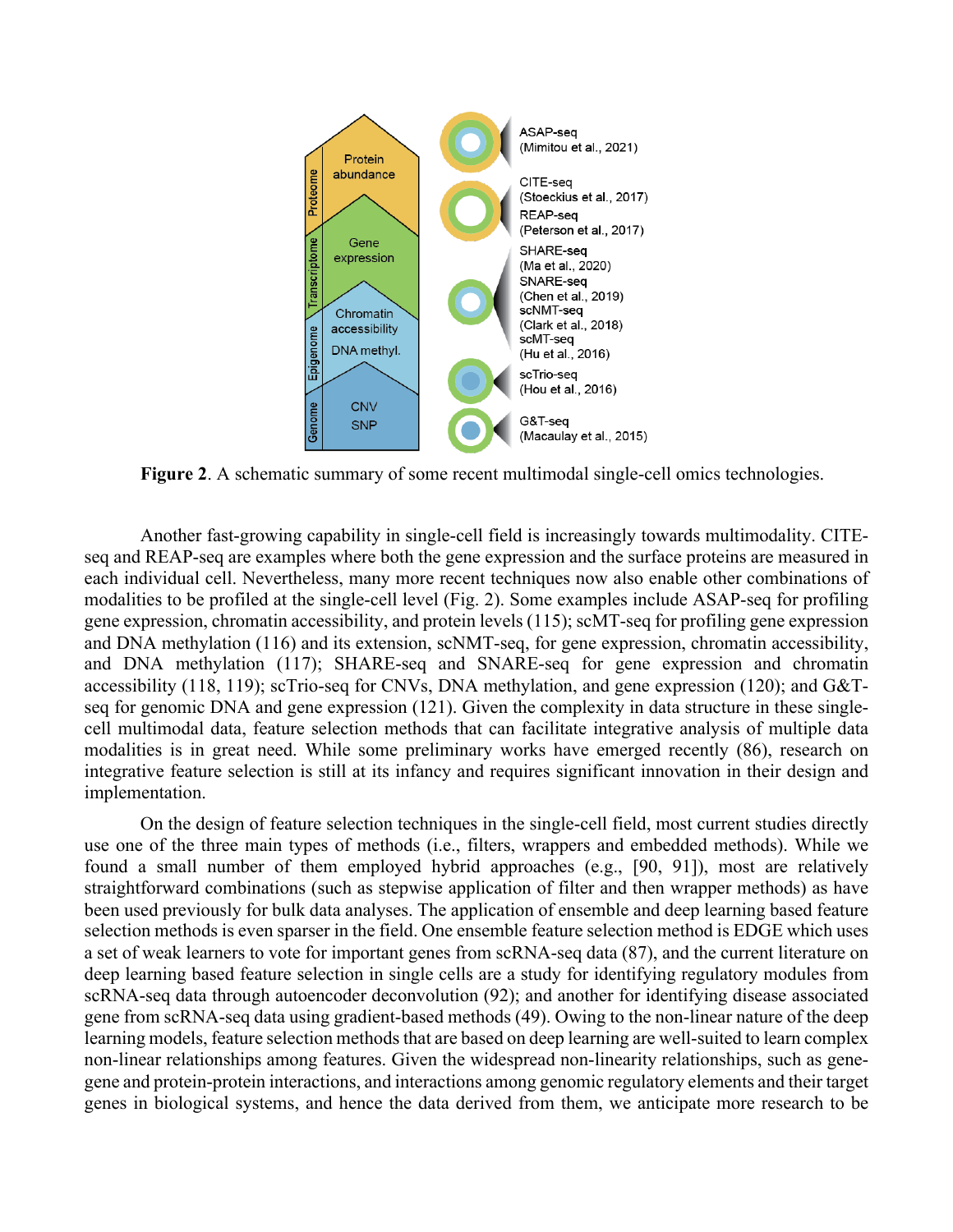conducted on developing and adopting deep learning based feature selection techniques in the single-cell field in the near future.

### **Applicability considerations**

The works we have reviewed above showcase diverse feature selection strategies and promising future directions in single-cell data analytics. Here, we discuss several key aspects specific to the utility and applicability of feature selection methods with the goal of guiding the choice of methods from each feature selection category for readers who are interested in their application.

#### **Scalability towards the feature dimension**

A key aspect in the applicability of a feature selection method rests upon its scalability to large datasets. Univariate filter algorithms are probably the most efficient in terms of scalability towards the feature dimension since, in general, the computation time of these algorithms increases linearly with the number of features. We therefore recommend univariate filters as the first choice when working with datasets with very high feature dimensions. In comparison, wrapper algorithms generally do not scale well with respect to the number of features due to their frequent reliance on combinatorial optimisation and therefore will remain applicable to datasets with relatively small number of features. While other factors such as available computational resources and specific algorithm implementations also affect the choice of methods, wrapper algorithms are generally applied to datasets with up to a few hundred features. Embedded methods offer a good trade-off and both tree- and shrinkage-based methods computationally scale well with the number of features (19). Nevertheless, like wrapper methods, embedded methods rely on an induction algorithm for feature selection and therefore are sensitive to model overfitting when dealing with data with small sample size. We recommend choosing embedded methods for datasets with up to a few thousand features when the sample size (e.g., number of cells) is moderate or large. Similarly, hybrid algorithms that combine filter with wrappers or filter with embedded methods also make a useful compromise and can be applied to dataset with relatively high to very high feature dimensions, depending on the reduced feature dimension following the filtering step.

#### **Scalability towards the sample size**

With the advance of biotechnologies, the number of cells profiled in an experiment is growing exponentially. Hence, apart from the feature dimensionality, the scalability of the feature selection algorithm towards the sample size, typically in terms of the number of cells, is also a central determinant of its applicability to large-scale single-cell datasets. Although classic feature selection algorithms such as filters scale linearly towards the feature dimension, this does not necessarily mean they also scale linearly with the increasing number of cells (53). To this end, the choice is more dependent on the specific implementation of the feature selection algorithms. Methods that purely rely on estimating variabilities (e.g., HVGs) without using cell type labels and fitting models generally scale better due to the extra steps taken by the latter for learning various data characteristics (e.g., zero-inflation). Another aspect to note is the memory usage. Most filter methods require the entire dataset to be loaded into the computer memory before feature selection can be performed. This can be an issue when the size of the dataset exceeds the size of the computer memory. Interestingly, deep learning based feature selection methods could be better suited for analysing datasets with very large number of cells. This is due to the unique characteristic of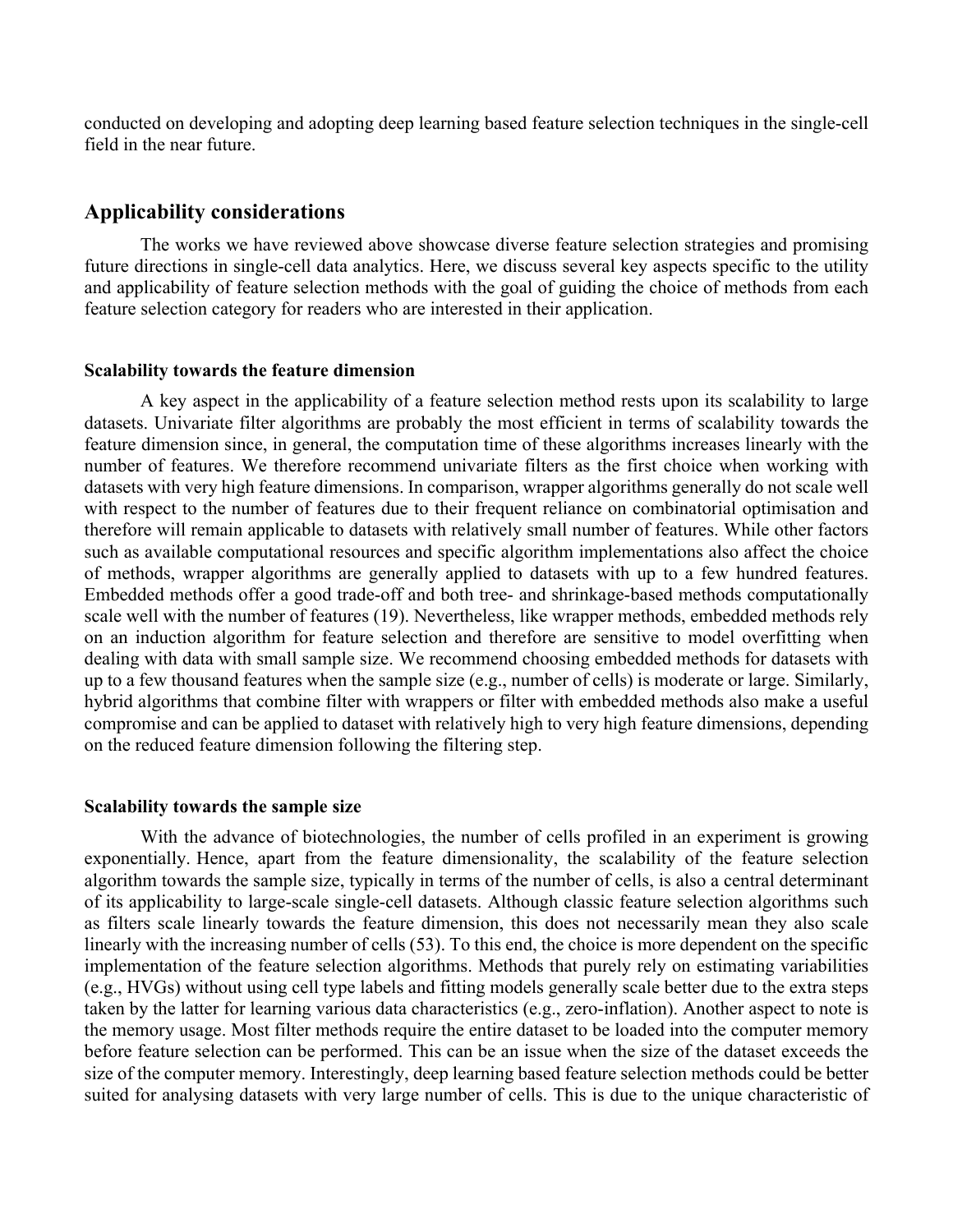these methods where the neural network can be trained using small batches of input data sequentially and therefore alleviates the need to load the entire dataset into the computer memory.

#### **Robustness and interpretability**

Besides algorithm scalability, robustness and interpretability are also important criteria for assessing and selecting feature selection methods. This is especially crucial when the downstream applications are to identify reproducible biomarkers, where the selection of robust and stable features is essential, or to characterise gene regulatory networks, where model interpretability will be highly desirable. A key property of ensemble feature selection methods is their robustness to noise and slight variations in the data, which leads to better reproducibility in selected features (32, 33). We thus recommend exploring ensemble feature selection methods when the task is related to identify reproducible biomarkers such as marker genes for cells of a given type. In terms interpretability, complex models, while often offer better performance in downstream analyses such as cell classification, may not be the most appropriate choices given the difficulties in their model interpretation. To this end, simpler models such as tree-based methods can provide clarity, for example, to how selected features are used to classify a cell and hence can facilitate the characterisation of gene regulatory networks underlying cell identity. Notably, however, significant progress has been made to improve interpretability especially for deep learning models (123). Given the increasing importance in downstream analyses that involves biomarker discovery and pathway/network characterisation in single-cell research, we anticipate increasing efforts to be devoted to improving robustness and interpretability of advanced methods such as deep learning models in feature selection applications.

#### **Other considerations**

Finally, the choice of feature selection methods also depends on other factors such as programming language, computing platform, parallelisation, and whether they are well documented and easy to use. While most recent methods are implement using popular programming languages such as R and Python which are well supported in various computing platform including Windows, macOS, and Linux/Unix and its variants, their difficulty in application varies and require different levels of expertise from interacting with simple graphical user interface to more complex execution that involves programming (e.g., loading packages in the R programming environment). Methods that optimise for computation speed may use C/C++ as their programming language and may also offer parallelisation. However, these methods are often computing platform-specific and may require more expertise from a specific operating system and programming language from users for their application. Lastly, the quality of the documentation of methods can have a significant impact on their ease of use. Methods that have comprehensive documentations with testable examples could help popularise their application. To this end, methods that are implemented under standardised framework such as Bioconductor (124) generally provide well-documented usages and examples known as "vignette" for supporting users and therefore can be a practical consideration in their choices.

## **Conclusions**

The explosion of single-cell data in recent years have led to a resurgence in development and application of feature selection techniques for analysing such data. In this review, we revisited and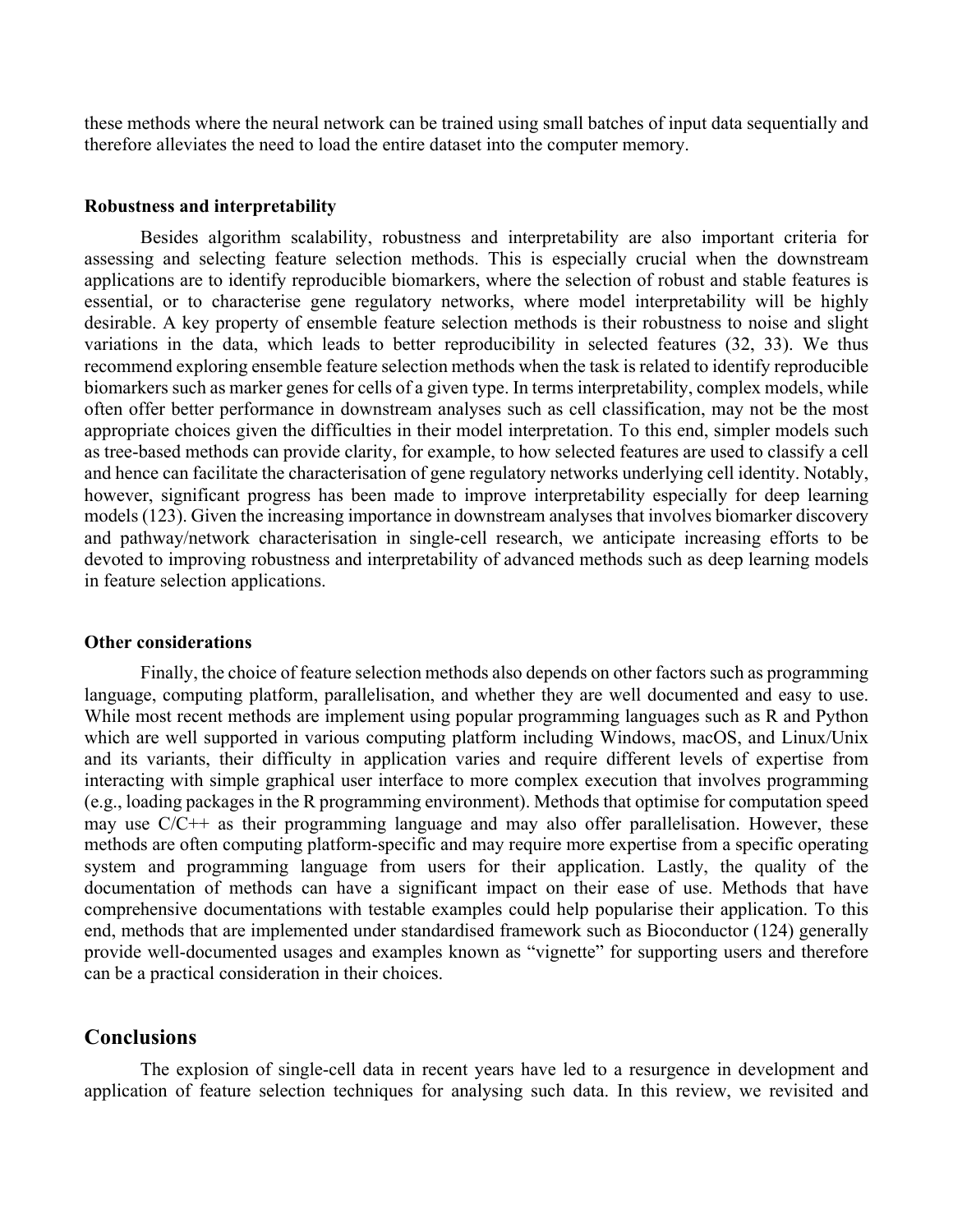summarised feature selection methods and their key development in the last decade. We then reviewed the recent literature for their applications in the single-cell field, summarising achievements so far and identifying missing aspects in the field. Based on these, we propose several research directions and discuss practical considerations that we hope will spark future research in feature selection and their application in the single-cell era.

## **References**

- 1. Saeys, Y., Inza, I. & Larranaga, P. A review of feature selection techniques in bioinformatics. Bioinformatics 23, 2507–2517 (2007).
- 2. Efremova, M. & Teichmann, S. A. Computational methods for single-cell omics across modalities. Nature Methods 17, 14–17 (2020).
- 3. Guyon, I. & Elisseeff, A. An introduction to variable and feature selection. Journal of Machine Learning Research 3, 1157–1182 (2003).
- 4. Lazar, C. et al. A survey on filter techniques for feature selection in gene expression microarray analysis. IEEE/ACM Transactions on Computational Biology and Bioinformatics 9, 1106–1119 (2012).
- 5. Bolón-Canedo, V., Sánchez-Marono, N., Alonso-Betanzos, A., Benítez, J. M. & Herrera, F. A review of microarray datasets and applied feature selection methods. Information Sciences 282, 111–135 (2014).
- 6. Levner, I. Feature selection and nearest centroid classification for protein mass spectrometry. BMC Bioinformatics 6, 1–14 (2005).
- 7. Yang, P., Ho, J. W., Zomaya, A. Y. & Zhou, B. B. A genetic ensemble approach for gene-gene interaction identification. BMC Bioinformatics 11, 1–15 (2010).
- 8. Model, F., Adorjan, P., Olek, A. & Piepenbrock, C. Feature selection for dna methylation based cancer classification. Bioinformatics 17, S157–S164 (2001).
- 9. Gan, Y., Guan, J. & Zhou, S. A comparison study on feature selection of dna structural properties for promoter prediction. BMC Bioinformatics 13, 1–12 (2012).
- 10. Chandrashekar, G. & Sahin, F. A survey on feature selection methods. Computers & Electrical Engineering 40, 16–28 (2014).
- 11. Ritchie, M. E. et al. limma powers differential expression analyses for rna-sequencing and microarray studies. Nucleic Acids Research 43, e47–e47 (2015).
- 12. Ding, C. & Peng, H. Minimum redundancy feature selection from microarray gene expression data. Journal of Bioinformatics and Computational Biology 3, 185–205 (2005).
- 13. Bommert, A., Sun, X., Bischl, B., Rahnenführer, J. & Lang, M. Benchmark for filter methods for feature selection in high-dimensional classification data. Computational Statistics & Data Analysis, 143, 106839 (2020).
- 14. Kohavi, R. & John, G. H. Wrappers for feature subset selection. Artificial Intelligence 97, 273– 324 (1997).
- 15. Aha, D. W. & Bankert, R. L. A comparative evaluation of sequential feature selection algorithms.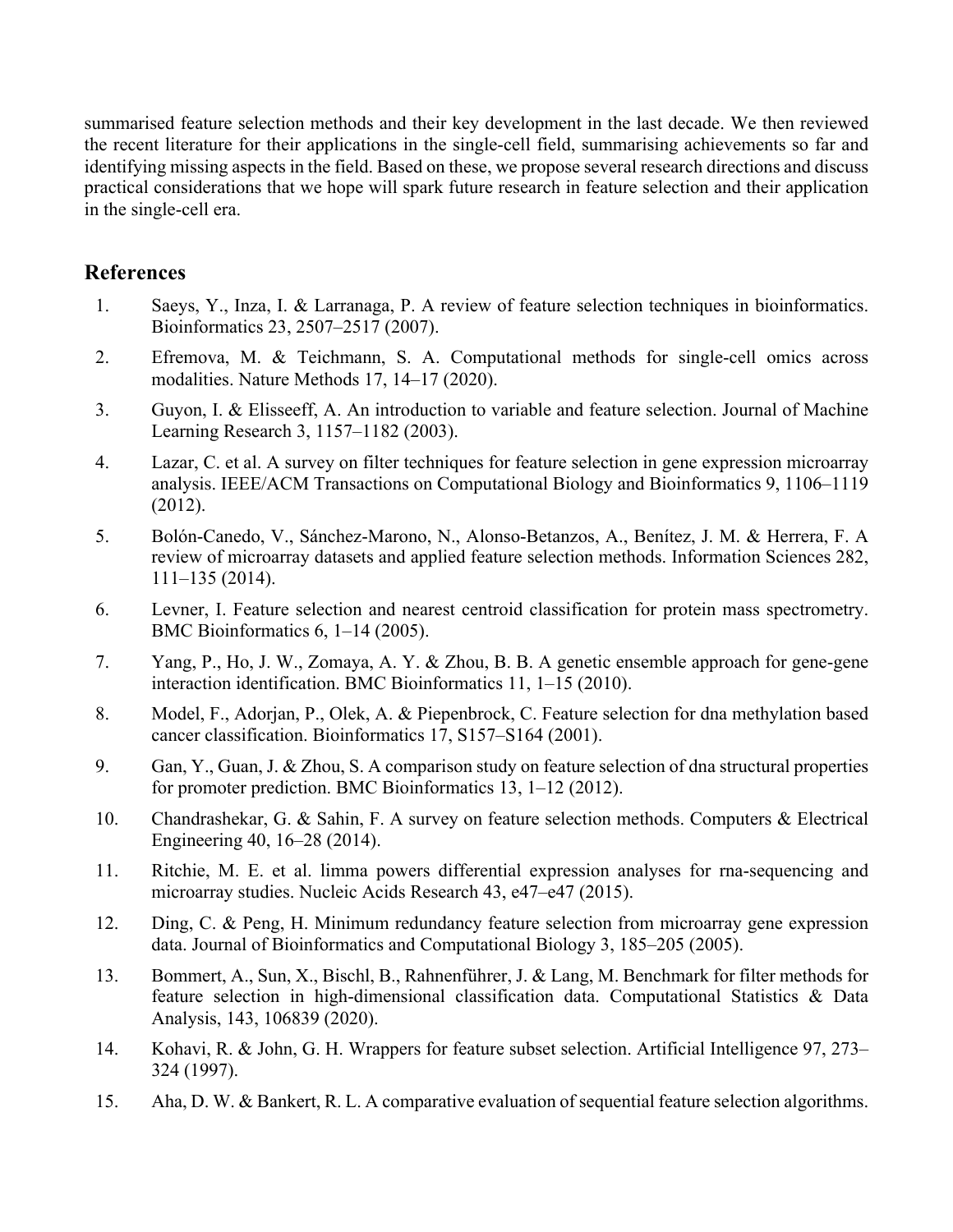In Learning From Data, 199–206 (Springer, 1996).

- 16. Li, L., Weinberg, C. R., Darden, T. A. & Pedersen, L. G. Gene selection for sample classification based on gene expression data: study of sensitivity to choice of parameters of the ga/knn method, Bioinformatics 17, 1131–1142 (2001).
- 17. Yang, P., Xu, L., Zhou, B. B., Zhang, Z. & Zomaya, A. Y. A particle swarm based hybrid system for imbalanced medical data sampling. BMC Genomics 10, S34 (2009).
- 18. Lal, T. N., Chapelle, O., Weston, J. & Elisseeff, A. Embedded methods. In Feature Extraction, 137–165 (Springer, 2006).
- 19. Bolón-Canedo, V., Sánchez-Maroño, N. & Alonso-Betanzos, A. A review of feature selection methods on synthetic data. Knowledge and Information Systems 34, 483–519 (2013).
- 20. Deng, H. & Runger, G. Feature selection via regularized trees. In The 2012 International Joint Conference on Neural Networks (IJCNN), 1–8 (IEEE, 2012).
- 21. Breiman, L. Random forests. Machine Learning 45, 5–32 (2001).
- 22. Tibshirani, R. Regression shrinkage and selection via the lasso. Journal of the Royal Statistical Society: Series B (Methodological) 58, 267–288 (1996).
- 23. Saeys, Y., Abeel, T. & Van de Peer, Y. Robust feature selection using ensemble feature selection techniques. In Joint European Conference on Machine Learning and Knowledge Discovery in Databases, 313–325 (Springer, 2008).
- 24. Abeel, T., Helleputte, T., Van de Peer, Y., Dupont, P. & Saeys, Y. Robust biomarker identification for cancer diagnosis with ensemble feature selection methods. Bioinformatics 26, 392–398 (2010).
- 25. Yang, P., Liu, W., Zhou, B. B., Chawla, S. & Zomaya, A. Y. Ensemble-based wrapper methods for feature selection and class imbalance learning. In Pacific-Asia conference on knowledge discovery and data mining, 544–555 (Springer, 2013).
- 26. Tuv, E., Borisov, A., Runger, G. & Torkkola, K. Feature selection with ensembles, artificial variables, and redundancy elimination. The Journal of Machine Learning Research 10, 1341– 1366 (2009).
- 27. Dietterich, T. G. Ensemble methods in machine learning. In International Workshop on Multiple Classifier Systems, 1–15 (Springer, 2000).
- 28. Yang, P., Hwa Yang, Y., B Zhou, B. & Y Zomaya, A. A review of ensemble methods in bioinformatics. Current Bioinformatics 5, 296–308 (2010).
- 29. Cao, Y., Geddes, T. A., Yang, J. Y. H. & Yang, P. Ensemble deep learning in bioinformatics. Nature Machine Intelligence 2, 500–508 (2020).
- 30. Bolón-Canedo, V. & Alonso-Betanzos, A. Ensembles for feature selection: A review and future trends. Information Fusion 52, 1–12 (2019).
- 31. Brahim, A. B. & Limam, M. Ensemble feature selection for high dimensional data: a new method and a comparative study. Advances in Data Analysis and Classification 12, 937–952 (2018).
- 32. Yang, P., Zhou, B. B., Yang, J. Y.-H. & Zomaya, A. Y. Stability of feature selection algorithms and ensemble feature selection methods in bioinformatics. Biological Knowledge Discovery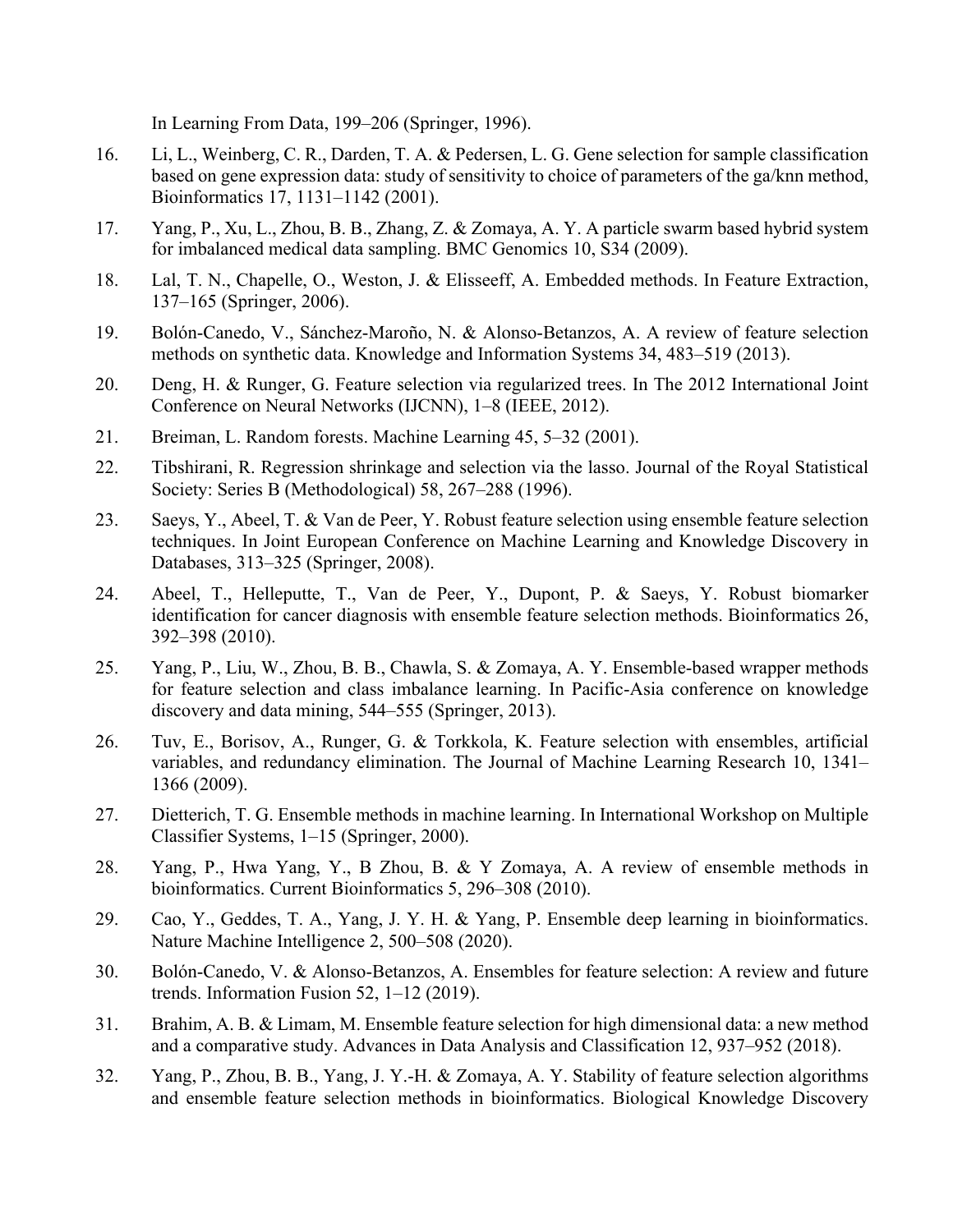Handbook, 333–352 (2013).

- 33. Pes, B. Ensemble feature selection for high-dimensional data: a stability analysis across multiple domains. Neural Computing and Applications 32, 5951–5973 (2020).
- 34. Hijazi, N. M., Faris, H. & Aljarah, I. A parallel metaheuristic approach for ensemble feature selection based on multi-core architectures. Expert Systems with Applications 115290 (2021).
- 35. Tsai, C.-F. & Sung, Y.-T. Ensemble feature selection in high dimension, low sample size datasets: Parallel and serial combination approaches. Knowledge-Based Systems 203, 106097 (2020).
- 36. Soufan, O., Kleftogiannis, D., Kalnis, P. & Bajic, V. B. Dwfs: a wrapper feature selection tool based on a parallel genetic algorithm. PloS one 10, e0117988 (2015).
- 37. Chen, C.-W., Tsai, Y.-H., Chang, F.-R. & Lin, W.-C. Ensemble feature selection in medical datasets: Combining filter, wrapper, and embedded feature selection results. Expert Systems 37, e12553 (2020).
- 38. Seijo-Pardo, B., Porto-Díaz, I., Bolón-Canedo, V. & Alonso-Betanzos, A. Ensemble feature selection: homogeneous and heterogeneous approaches. Knowledge-Based Systems 118, 124– 139 (2017).
- 39. Jovic´, A., Brkic´, K. & Bogunovic´, N. A review of feature selection methods with applications. In 2015 38th international convention on information and communication technology, electronics and microelectronics (MIPRO), 1200–1205 (Ieee, 2015).
- 40. Yang, P., Zhou, B. B., Zhang, Z. & Zomaya, A. Y. A multi-filter enhanced genetic ensemble system for gene selection and sample classification of microarray data. BMC Bioinformatics 11, 1–12 (2010).
- 41. Chuang, L.-Y., Yang, C.-H., Wu, K.-C. & Yang, C.-H. A hybrid feature selection method for dna microarray data. Computers in Biology and Medicine 41, 228–237 (2011).
- 42. Nanni, L., Brahnam, S. & Lumini, A. Combining multiple approaches for gene microarray classification. Bioinformatics 28, 1151–1157 (2012).
- 43. Ribeiro, M. T., Singh, S. & Guestrin, C. " why should i trust you?" explaining the predictions of any classifier. In Proceedings of the 22nd ACM SIGKDD International Conference on Knowledge Discovery and Data mining, 1135–1144 (2016).
- 44. Bach, S. et al. On pixel-wise explanations for non-linear classifier decisions by layer-wise relevance propagation. PloS One 10, e0130140 (2015).
- 45. Simonyan, K., Vedaldi, A. & Zisserman, A. Deep inside convolutional networks: Visualising image classification models and saliency maps. In In Workshop at International Conference on Learning Representations (Citeseer, 2014).
- 46. Shrikumar, A., Greenside, P. & Kundaje, A. Learning important features through propagating activation differences. In International Conference on Machine Learning, 3145–3153 (PMLR, 2017).
- 47. Cancela, B., Bolón-Canedo, V., Alonso-Betanzos, A. & Gama, J. A scalable saliency-based feature selection method with instance-level information. Knowledge-Based Systems 192, 105326 (2020).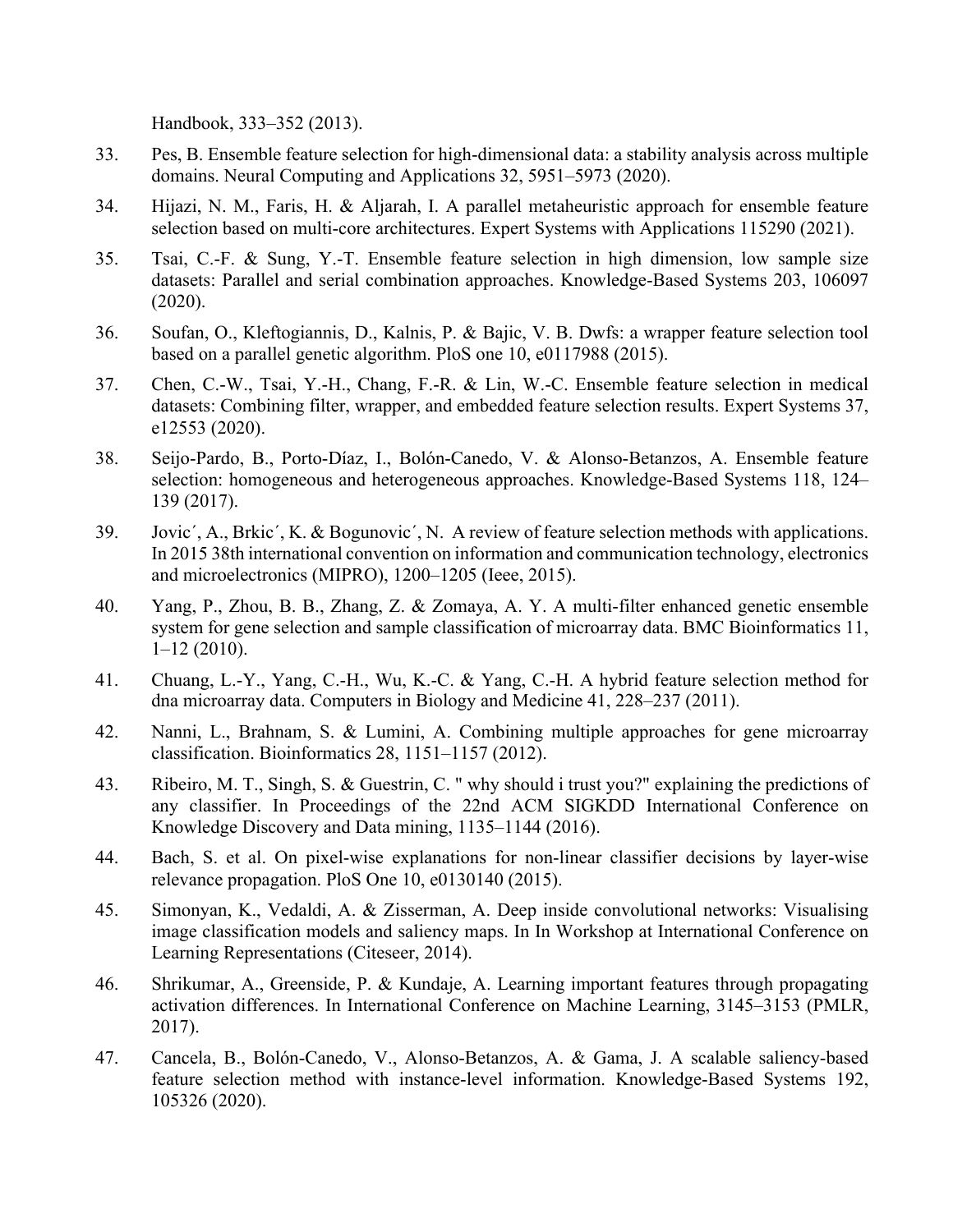- 48. Li, Y., Chen, C.-Y. & Wasserman, W. W. Deep feature selection: theory and application to identify enhancers and promoters. Journal of Computational Biology 23, 322–336 (2016).
- 49. Bahrami, M. et al. Deep feature extraction of single-cell transcriptomes by generative adversarial network. Bioinformatics 37, 1345–1351 (2021).
- 50. Buettner, F. et al. Computational analysis of cell-to-cell heterogeneity in single-cell rnasequencing data reveals hidden subpopulations of cells. Nature Biotechnology 33, 155–160 (2015).
- 51. Cusanovich, D. A. et al. Multiplex single-cell profiling of chromatin accessibility by combinatorial cellular indexing. Science 348, 910–914 (2015).
- 52. Stoeckius, M. et al. Simultaneous epitope and transcriptome measurement in single cells. Nature Methods 14, 865–868 (2017).
- 53. Soneson, C. & Robinson, M. D. Bias, robustness and scalability in single-cell differential expression analysis. Nature Methods 15, 255–261 (2018).
- 54. Vans, E., Patil, A. & Sharma, A. Feats: feature selection-based clustering of single-cell rna-seq data. Briefings in bioinformatics bbaa306.
- 55. Lin, Y. et al. scclassify: sample size estimation and multiscale classification of cells using single and multiple reference. Molecular Systems Biology 16, e9389 (2020).
- 56. Korthauer, K. D. et al. A statistical approach for identifying differential distributions in singlecell rna-seq experiments. Genome Biology 17, 1–15 (2016).
- 57. Stuart, T. et al. Comprehensive integration of single-cell data. Cell 177, 1888–1902 (2019).
- 58. Wang, F., Liang, S., Kumar, T., Navin, N. & Chen, K. Scmarker: ab initio marker selection for single cell transcriptome profiling. PLoS Computational Biology 15, e1007445 (2019).
- 59. Andrews, T. S. & Hemberg, M. M3drop: dropout-based feature selection for scrnaseq. Bioinformatics 35, 2865–2867 (2019).
- 60. Hao, J., Cao, W., Huang, J., Zou, X. & Han, Z.-G. Optimal gene filtering for single-cell data (ogfsc)—a gene filtering algorithm for single-cell rna-seq data. Bioinformatics 35, 2602–2609 (2019).
- 61. Baker, S. M., Rogerson, C., Hayes, A., Sharrocks, A. D. & Rattray, M. Classifying cells with scasat, a single-cell atac-seq analysis tool. Nucleic acids research 47, e10–e10 (2019).
- 62. Yu, W., Uzun, Y., Zhu, Q., Chen, C. & Tan, K. scatac-pro: a comprehensive workbench for single-cell chromatin accessibility sequencing data. Genome Biology 21, 1–17 (2020).
- 63. Fang, R. et al. Comprehensive analysis of single cell atac-seq data with snapatac. Nature communications 12, 1–15 (2021).
- 64. Muto, Y. et al. Single cell transcriptional and chromatin accessibility profiling redefine cellular heterogeneity in the adult human kidney. Nature Communications 12, 1–17 (2021).
- 65. Pischel, D., Buchbinder, J. H., Sundmacher, K., Lavrik, I. N. & Flassig, R. J. A guide to automated apoptosis detection: How to make sense of imaging flow cytometry data. PloS One 13, e0197208 (2018).
- 66. Delaney, C. et al. Combinatorial prediction of marker panels from single-cell transcriptomic data.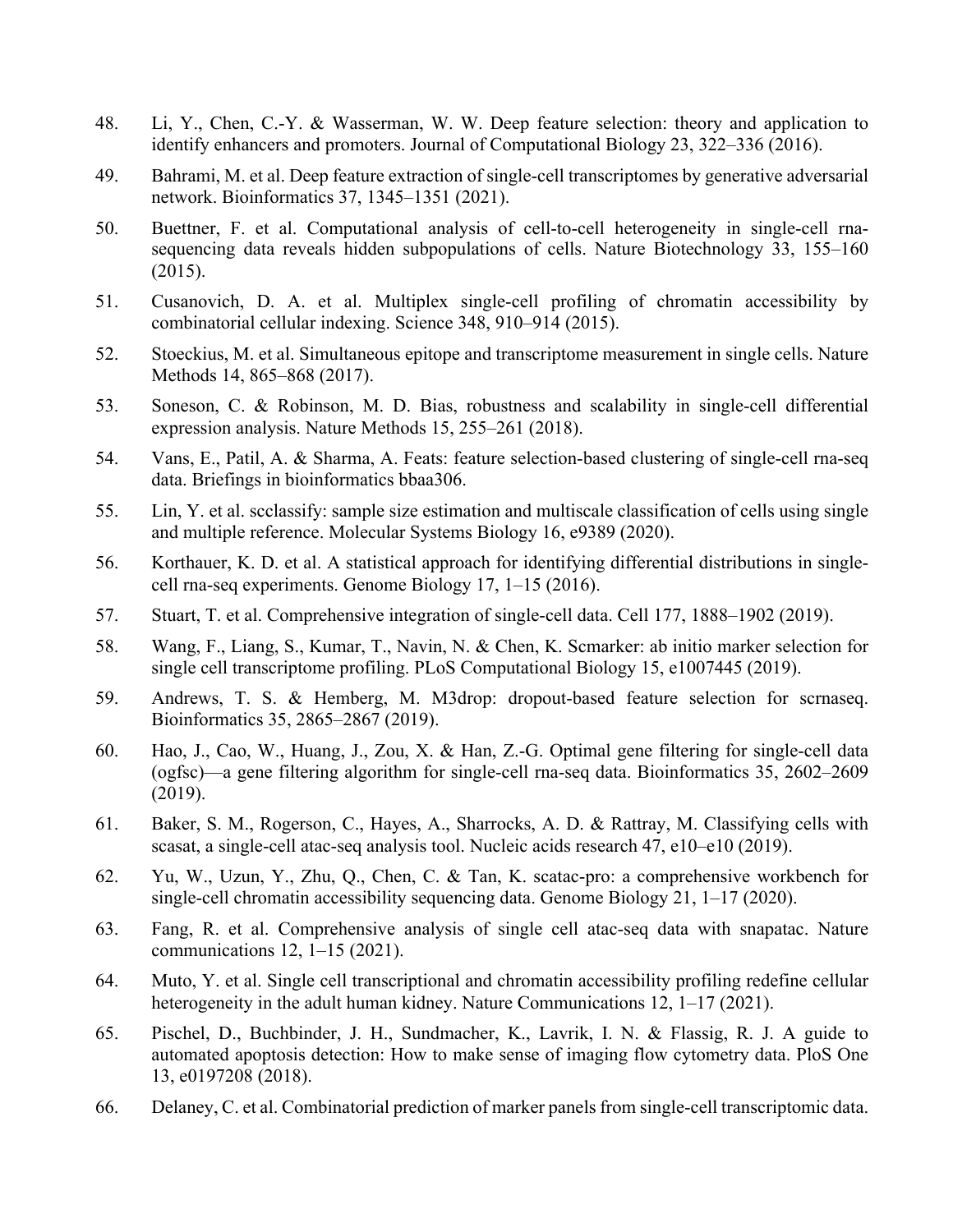Molecular systems biology 15, e9005 (2019).

- 67. Townes, F. W., Hicks, S. C., Aryee, M. J. & Irizarry, R. A. Feature selection and dimension reduction for single-cell rna-seq based on a multinomial model. Genome Biology 20, 1–16 (2019).
- 68. Lall, S., Ghosh, A., Ray, S. & Bandyopadhyay, S. sc-renf: An entropy guided robust feature selection for clustering of single-cell rna-seq data. bioRxiv (2020).
- 69. Aghaeepour, N. et al. Gatefinder: projection-based gating strategy optimization for flow and mass cytometry. Bioinformatics 34, 4131–4133 (2018).
- 70. Hao, Y. et al. Integrated analysis of multimodal single-cell data. Cell (2021).
- 71. Aliee, H. & Theis, F. J. Autogenes: Automatic gene selection using multi-objective optimization for rna-seq deconvolution. Cell Systems (2021).
- 72. Gupta, S., Verma, A. K. & Ahmad, S. Feature selection for topological proximity prediction of single-cell transcriptomic profiles in drosophila embryo using genetic algorithm. Genes 12, 28 (2021).
- 73. Tanhaemami, M., Alizadeh, E., Sanders, C. K., Marrone, B. L. & Munsky, B. Using flow cytometry and multistage machine learning to discover label-free signatures of algal lipid accumulation. Physical Biology 16, 055001 (2019).
- 74. Chen, X., Chen, S. & Thomson, M. Active feature selection discovers minimal gene-sets for classifying cell-types and disease states in single-cell mrna-seq data. arXiv preprint arXiv:2106.08317 (2021).
- 75. Dumitrascu, B., Villar, S., Mixon, D. G. & Engelhardt, B. E. Optimal marker gene selection for cell type discrimination in single cell analyses. Nature Communications 12, 1–8 (2021).
- 76. Peralta, D. & Saeys, Y. Robust unsupervised dimensionality reduction based on feature clustering for single-cell imaging data. Applied Soft Computing 93, 106421 (2020).
- 77. Aevermann, B. D. et al. A machine learning method for the discovery of minimum marker gene combinations for cell-type identification from single-cell rna sequencing. Genome Research, gr– 275569 (2021).
- 78. Ntranos, V., Yi, L., Melsted, P. & Pachter, L. A discriminative learning approach to differential expression analysis for single-cell rna-seq. Nature Methods 16, 163–166 (2019).
- 79. Huynh, N. P., Kelly, N. H., Katz, D. B., Pham, M. & Guilak, F. Single cell rna sequencing reveals heterogeneity of human msc chondrogenesis: Lasso regularized logistic regression to identify gene and regulatory signatures. bioRxiv 854406 (2019).
- 80. Vargo, A. H. & Gilbert, A. C. A rank-based marker selection method for high throughput scrnaseq data. BMC Bioinformatics 21, 1–51 (2020).
- 81. Kawaguchi, R. K. et al. Exploiting marker genes for robust classification and characterization of single-cell chromatin accessibility. BioRxiv (2021).
- 82. Kim, H. J., Lin, Y., Geddes, T. A., Yang, J. Y. H. & Yang, P. Citefuse enables multi-modal analysis of cite-seq data. Bioinformatics 36, 4137–4143 (2020).
- 83. Hennig, H. et al. An open-source solution for advanced imaging flow cytometry data analysis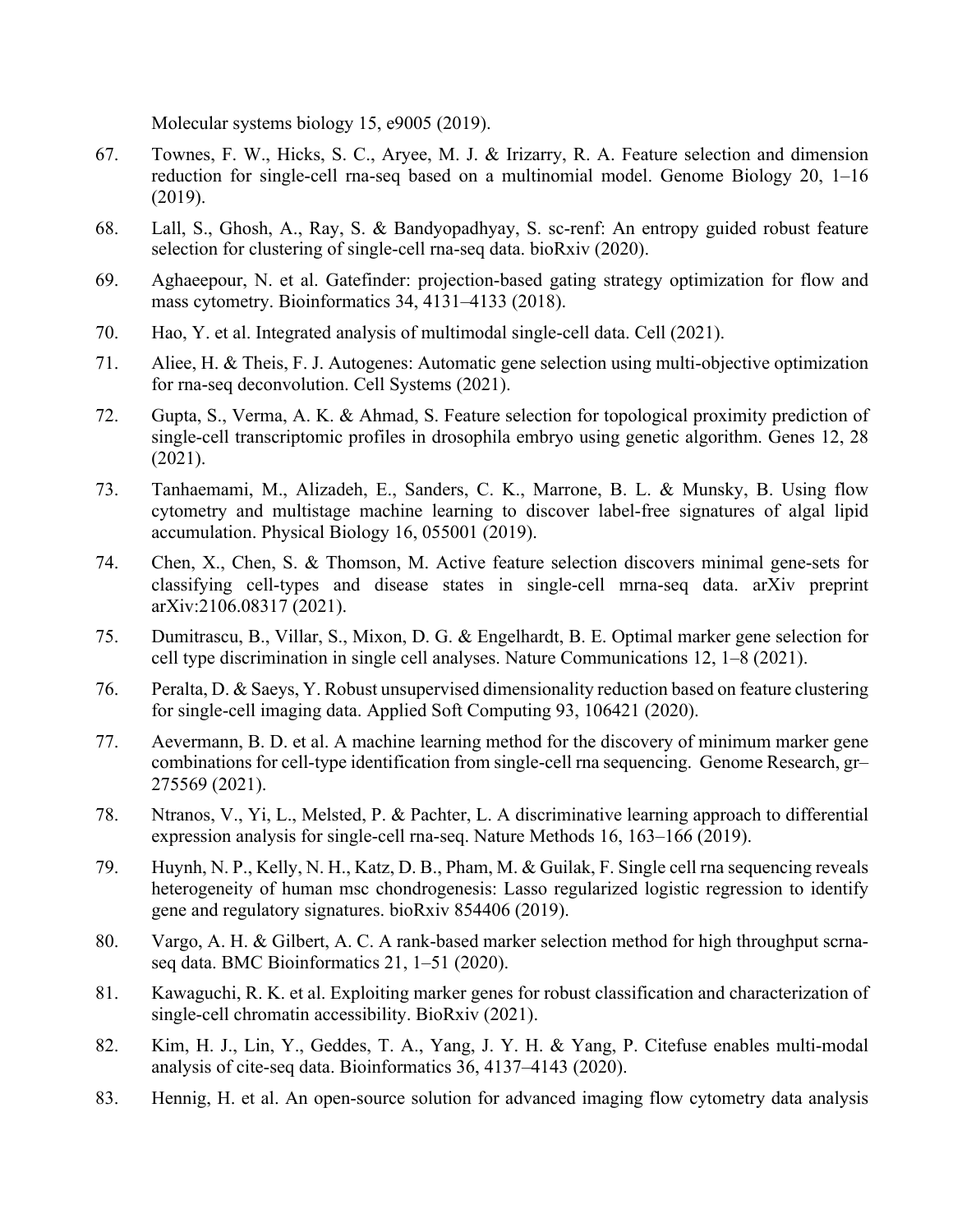using machine learning. Methods 112, 201–210 (2017).

- 84. Norris, D. et al. Signaling heterogeneity is defined by pathway architecture and intercellular variability in protein expression. iScience 24, 102118 (2021).
- 85. Hassan, S. S., Ruusuvuori, P., Latonen, L. & Huttunen, H. Flow cytometry-based classification in cancer research: A view on feature selection. Cancer Informatics 14, CIN–S30795 (2015).
- 86. Liang, S. et al. Single-cell manifold-preserving feature selection for detecting rare cell populations. Nature Computational Science 1, 374–384 (2021).
- 87. Sun, X., Liu, Y. & An, L. Ensemble dimensionality reduction and feature gene extraction for single-cell rna-seq data. Nature Communications 11, 1–9 (2020).
- 88. Zhang, J. & Feng, J. Gene selection for single-cell rna-seq data based on information gain and genetic algorithm. In 2018 14th International Conference on Computational Intelligence and Security (CIS), 57–61 (IEEE, 2018).
- 89. Zhang, J., Feng, J. & Yang, X. Gene selection for scrna-seq data based on information gain and fruit fly optimization algorithm. In 2019 15th International Conference on Computational Intelligence and Security (CIS), 187–191 (IEEE, 2019).
- 90. Ranjan, B. et al. Dubstepr: correlation-based feature selection for clustering single-cell rna sequencing data. bioRxiv 2020–10 (2021).
- 91. Yuan, F. et al. Identifying cell-type specific genes and expression rules based on single-cell transcriptomic atlas data. Frontiers in Bioengineering and Biotechnology 8, 350 (2020).
- 92. Kinalis, S., Nielsen, F. C., Winther, O. & Bagger, F. O. Deconvolution of autoencoders to learn biological regulatory modules from single cell mrna sequencing data. BMC Bioinformatics 20, 1–9 (2019).
- 93. Doan, M. et al. Deepometry, a framework for applying supervised and weakly supervised deep learning to imaging cytometry. Nature Protocols 1–24 (2021).
- 94. Aldridge, S. & Teichmann, S. A. Single cell transcriptomics comes of age. Nature Communications 11, 1–4 (2020).
- 95. Mereu, E. et al. Benchmarking single-cell rna-sequencing protocols for cell atlas projects. Nature Biotechnology 38, 747–755 (2020).
- 96. Su, K., Yu, T. & Wu, H. Accurate feature selection improves single-cell rna-seq cell clustering. Briefings in Bioinformatics (2021).
- 97. Chen, B., Herring, C. A. & Lau, K. S. pynvr: investigating factors affecting feature selection from scrna-seq data for lineage reconstruction. Bioinformatics 35, 2335–2337 (2019).
- 98. Buenrostro, J. D. et al. Single-cell chromatin accessibility reveals principles of regulatory variation. Nature 523, 486–490 (2015).
- 99. Chen, H. et al. Assessment of computational methods for the analysis of single-cell atac-seq data. Genome Biology 20, 1–25 (2019).
- 100. Robinson, M. D., McCarthy, D. J. & Smyth, G. K. edger: a bioconductor package for differential expression analysis of digital gene expression data. Bioinformatics 26, 139–140 (2010).
- 101. Wolf, F. A., Angerer, P. & Theis, F. J. Scanpy: large-scale single-cell gene expression data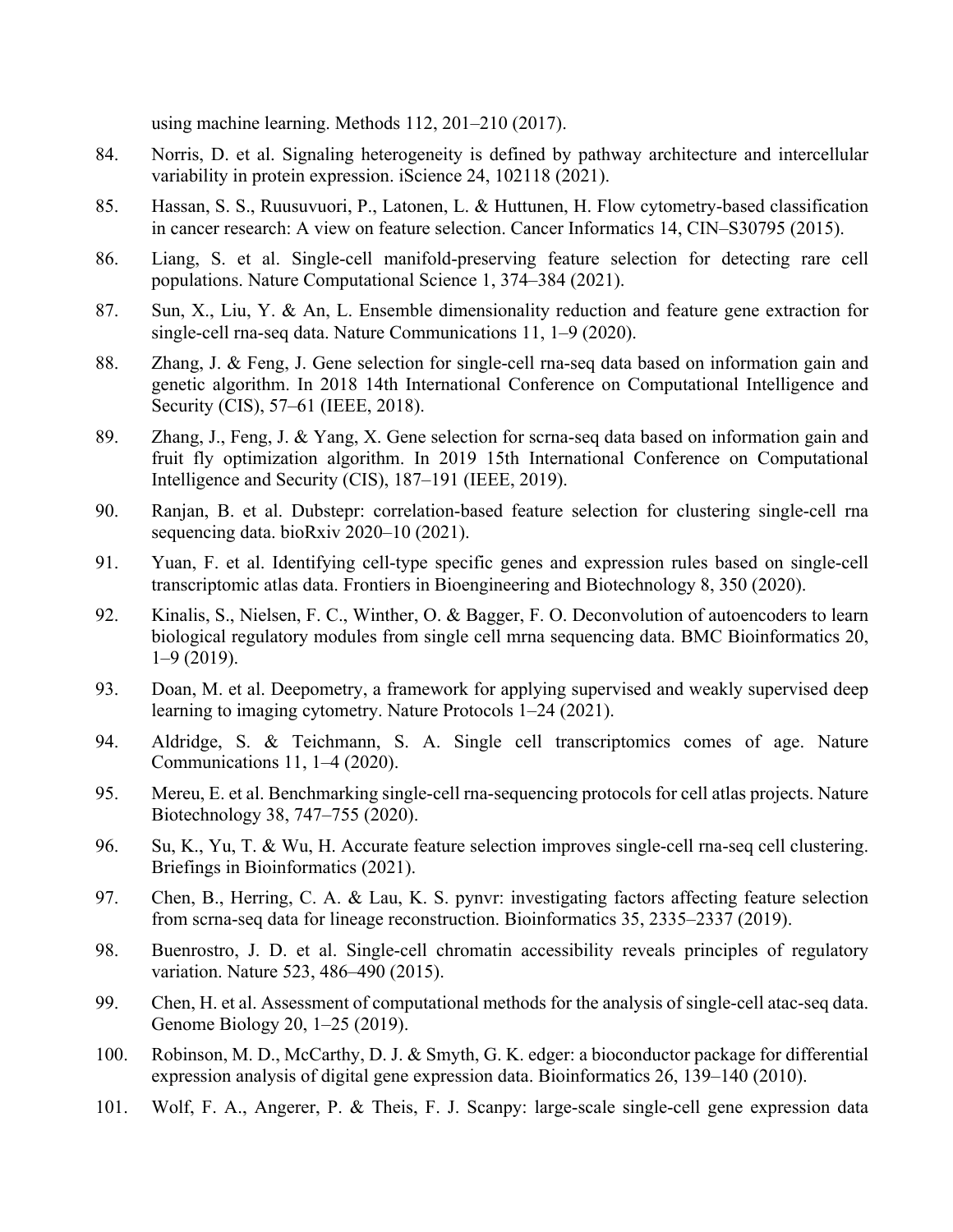analysis. Genome Biology 19, 1–5 (2018).

- 102. Pliner, H. A. et al. Cicero predicts cis-regulatory dna interactions from single-cell chromatin accessibility data. Molecular Cell 71, 858–871 (2018).
- 103. Brummelman, J. et al. Development, application and computational analysis of high-dimensional fluorescent antibody panels for single-cell flow cytometry. Nature Protocols 14, 1946–1969 (2019).
- 104. Spitzer, M. H. & Nolan, G. P. Mass cytometry: single cells, many features. Cell 165, 780–791 (2016).
- 105. Saeys, Y., Van Gassen, S. & Lambrecht, B. N. Computational flow cytometry: helping to make sense of high-dimensional immunology data. Nature Reviews Immunology 16, 449–462 (2016).
- 106. Peterson, V. M. et al. Multiplexed quantification of proteins and transcripts in single cells. Nature Biotechnology 35, 936–939 (2017).
- 107. Weissleder, R. & Lee, H. Automated molecular-image cytometry and analysis in modern oncology. Nature Reviews Materials 5, 409–422 (2020).
- 108. Stender, A. S. et al. Single cell optical imaging and spectroscopy. Chemical Reviews 113, 2469– 2527 (2013).
- 109. Macaulay, I. C., Ponting, C. P. & Voet, T. Single-cell multiomics: multiple measurements from single cells. Trends in Genetics 33, 155–168 (2017).
- 110. Burgess, D. J. Spatial transcriptomics coming of age. Nature Reviews Genetics 20, 317–317 (2019).
- 111. Velazquez-Villarreal, E. I. et al. Single-cell sequencing of genomic dna resolves sub-clonal heterogeneity in a melanoma cell line. Communications Biology 3, 1–8 (2020).
- 112. Luquette, L. J., Bohrson, C. L., Sherman, M. A. & Park, P. J. Identification of somatic mutations in single cell dna-seq using a spatial model of allelic imbalance. Nature Communications 10, 1– 14 (2019).
- 113. Marx, V. A dream of single-cell proteomics. Nature Methods 16, 809–812 (2019).
- 114. Kelly, R. T. Single-cell proteomics: progress and prospects. Molecular & Cellular Proteomics 19, 1739–1748 (2020).
- 115. Mimitou, E. P. et al. Scalable, multimodal profiling of chromatin accessibility, gene expression and protein levels in single cells. Nature Biotechnology 1–13 (2021).
- 116. Hu, Y. et al. Simultaneous profiling of transcriptome and dna methylome from a single cell. Genome Biology 17, 1–11 (2016).
- 117. Clark, S. J. et al. scnmt-seq enables joint profiling of chromatin accessibility dna methylation and transcription in single cells. Nature Communications 9, 1–9 (2018).
- 118. Ma, S. et al. Chromatin potential identified by shared single-cell profiling of rna and chromatin. Cell 183, 1103–1116 (2020).
- 119. Chen, S., Lake, B. B. & Zhang, K. High-throughput sequencing of the transcriptome and chromatin accessibility in the same cell. Nature Biotechnology 37, 1452–1457 (2019).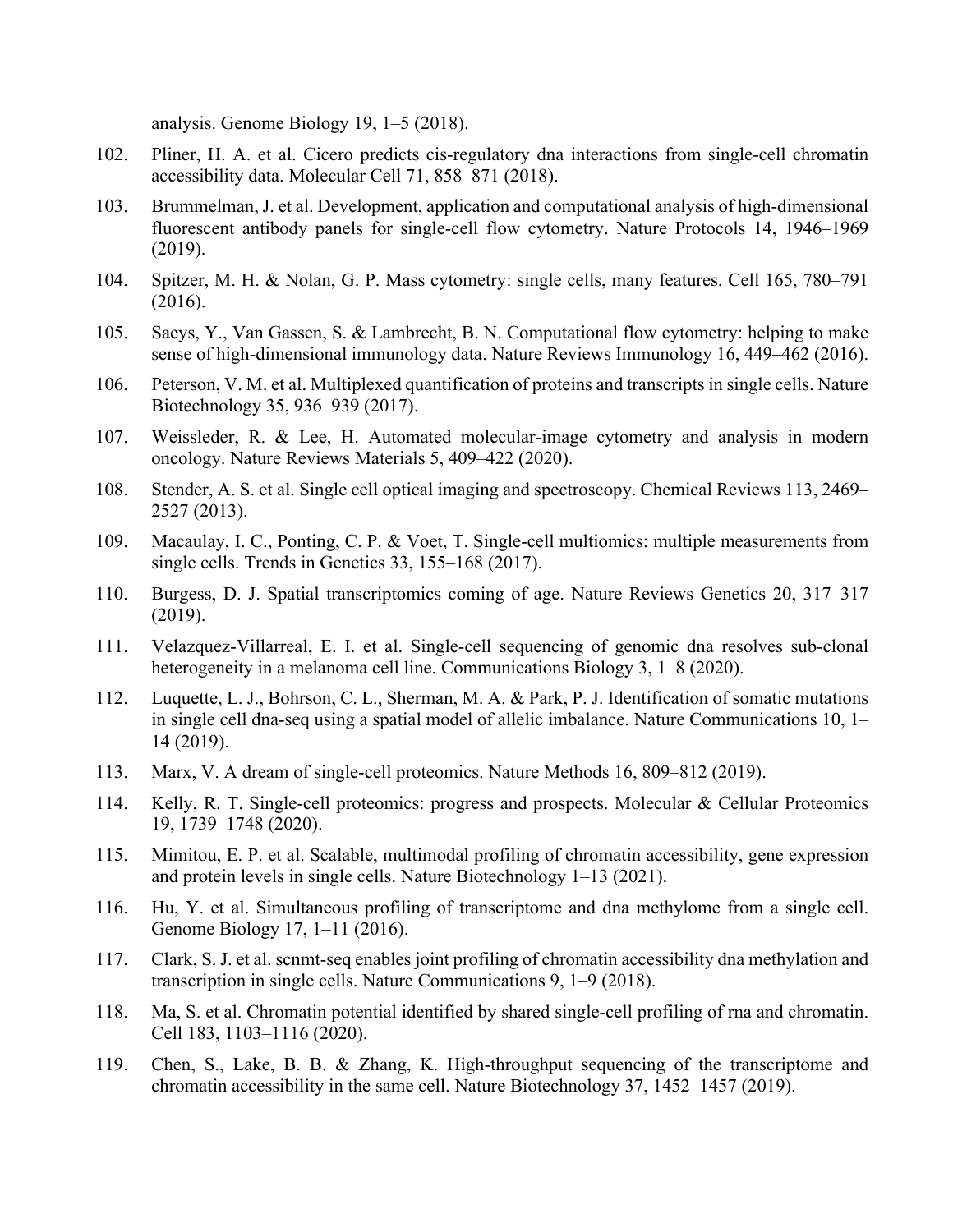- 120. Hou, Y. et al. Single-cell triple omics sequencing reveals genetic, epigenetic, and transcriptomic heterogeneity in hepatocellular carcinomas. Cell Research 26, 304–319 (2016).
- 121. Macaulay, I. C. et al. G&t-seq: parallel sequencing of single-cell genomes and transcriptomes. Nature Methods 12, 519–522 (2015).
- 122. Svensson, V. et al. SpatialDE: identification of spatially variable genes. Nature Methods 15, 343– 346 (2018).
- 123. Samek, W. et al. Explainable artificial intelligence: understanding, visualizing and interpreting deep learning models. arXiv:1708.08296 (2017).
- 124. Gentleman, R. C. et al. Bioconductor: open software development for computational biology and bioinformatics. Genome Biology 5, R80 (2004).

## **Ethics approval and consent to participate**

Not applicable.

## **Consent for publication**

Not applicable.

## **Availability of data and material**

Not applicable.

## **Competing interests**

The authors declare that they have no competing interests.

#### **Funding**

P.Y. is supported by a National Health and Medical Research Council Investigator Grant (1173469).

## **Authors' contributions**